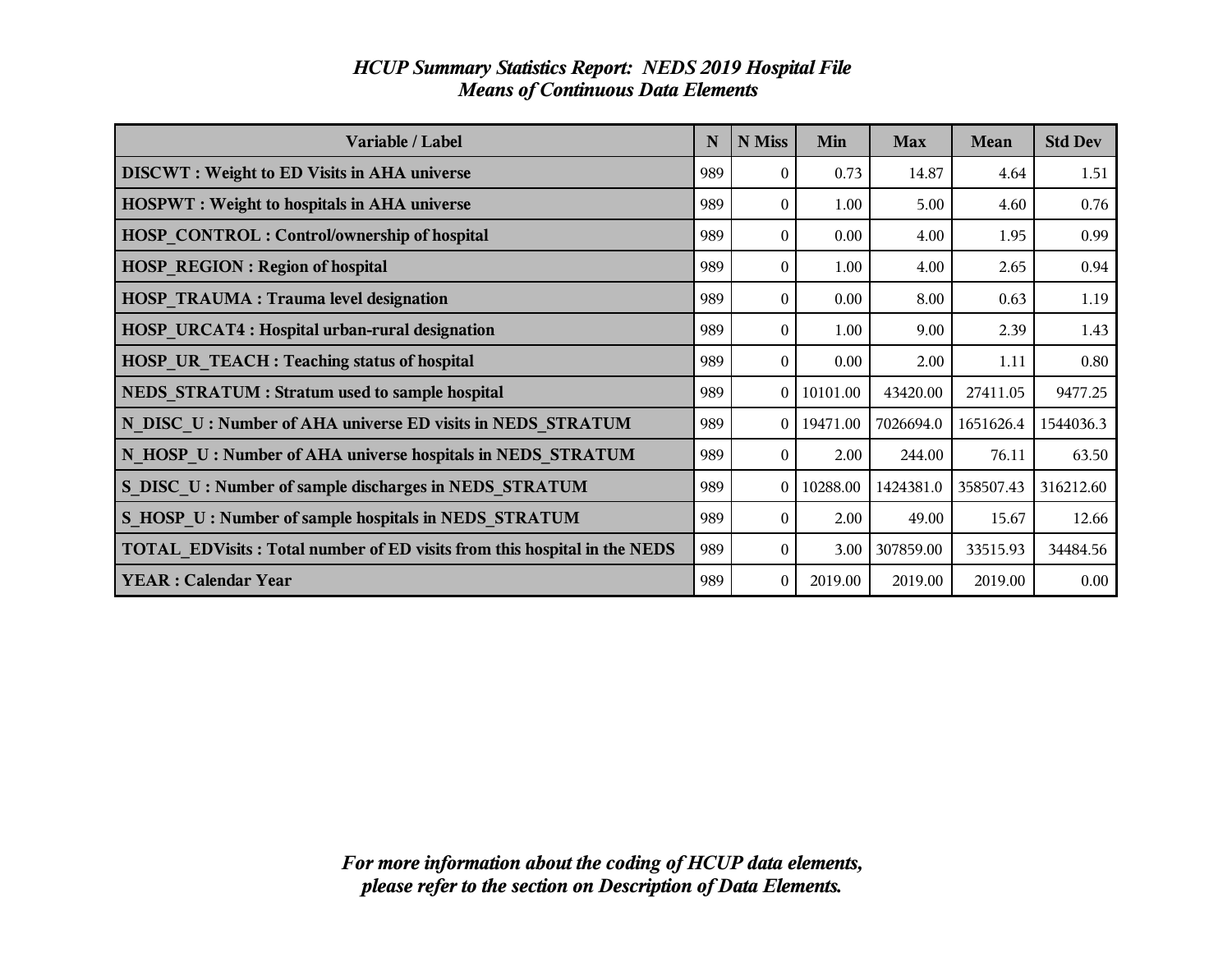# *HCUP Summary Statistics Report: NEDS 2019 Hospital File Frequency Distribution for DISCWT*

|           | <b>DISCWT</b>   Frequency | Percent |
|-----------|---------------------------|---------|
| Non-blank | 989                       | 100.00  |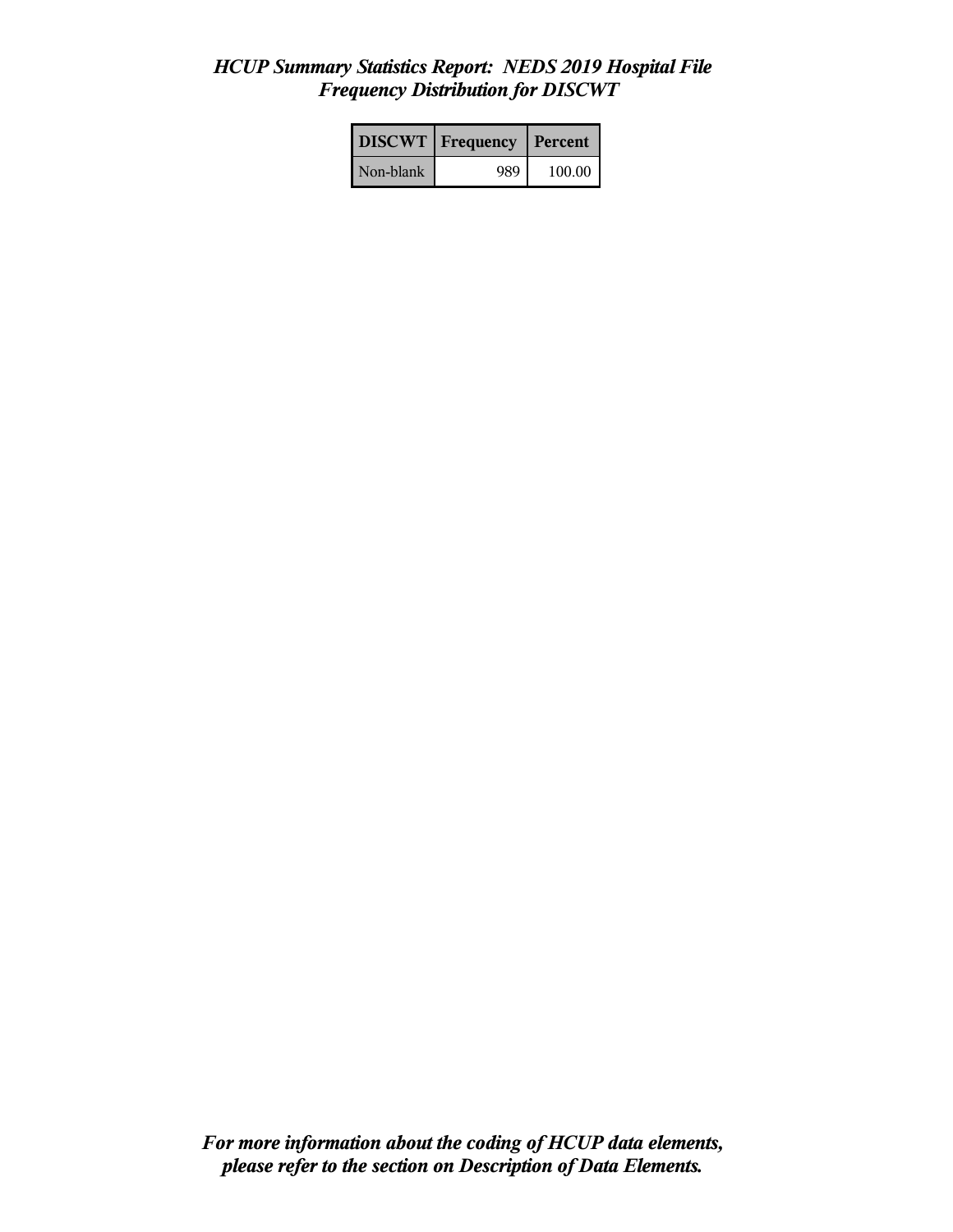# *HCUP Summary Statistics Report: NEDS 2019 Hospital File Frequency Distribution for HOSPWT*

| <b>HOSPWT</b>   Frequency |     | l Percent |
|---------------------------|-----|-----------|
| Non-blank                 | 989 | 100.00    |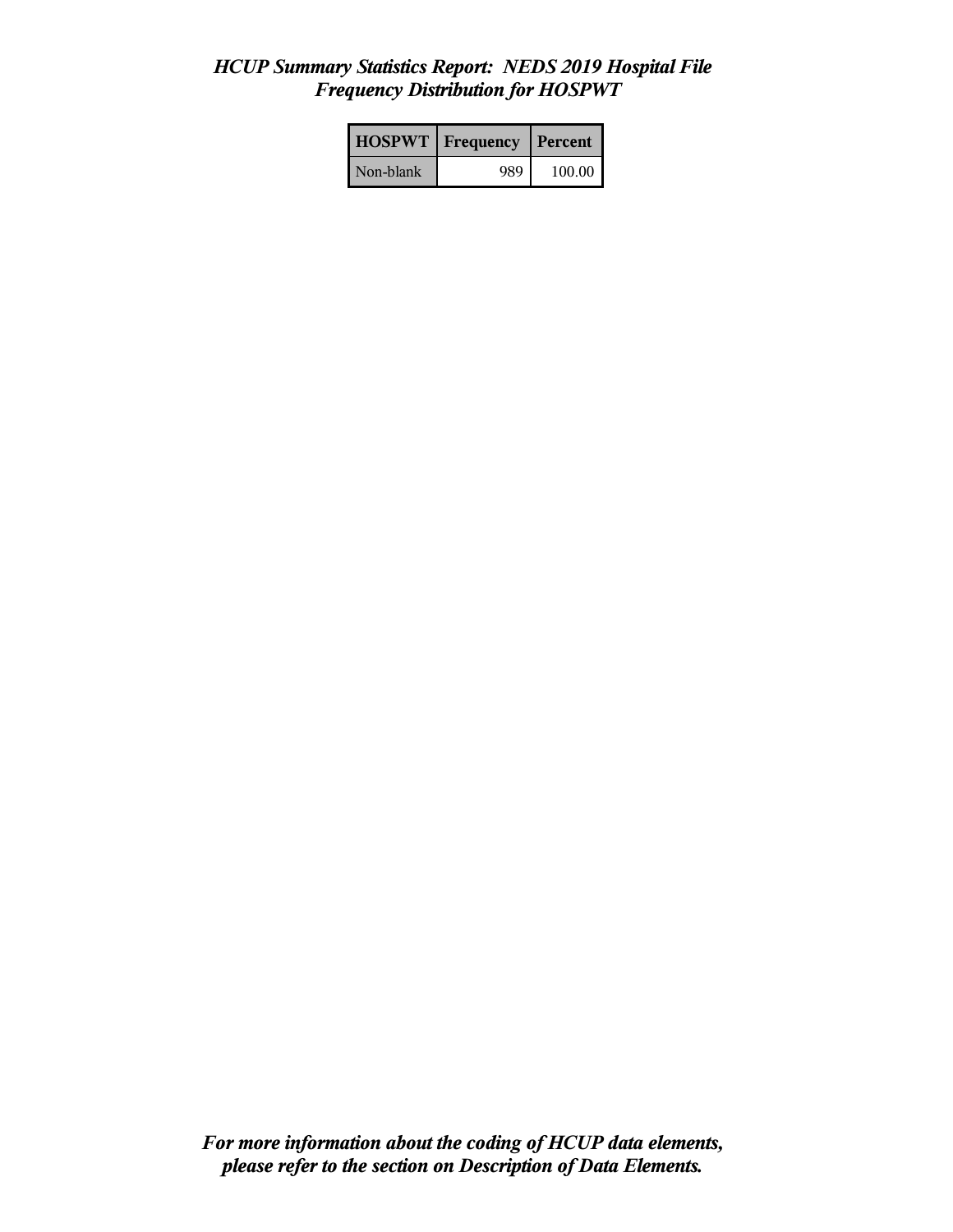## *HCUP Summary Statistics Report: NEDS 2019 Hospital File Frequency Distribution for HOSP\_CONTROL*

| <b>HOSP CONTROL</b>                           | Frequency | Percent |
|-----------------------------------------------|-----------|---------|
| 0: Government or private (collapsed category) | 76        | 7.68    |
| 1: Government, non-federal (public)           | 211       | 21.33   |
| 2: Private, not-for-profit (voluntary)        | 465       | 47.02   |
| 3: Private, investor-owned (proprietary)      | 162       | 16.38   |
| 4: Private (collapsed category)               | 75        | 758     |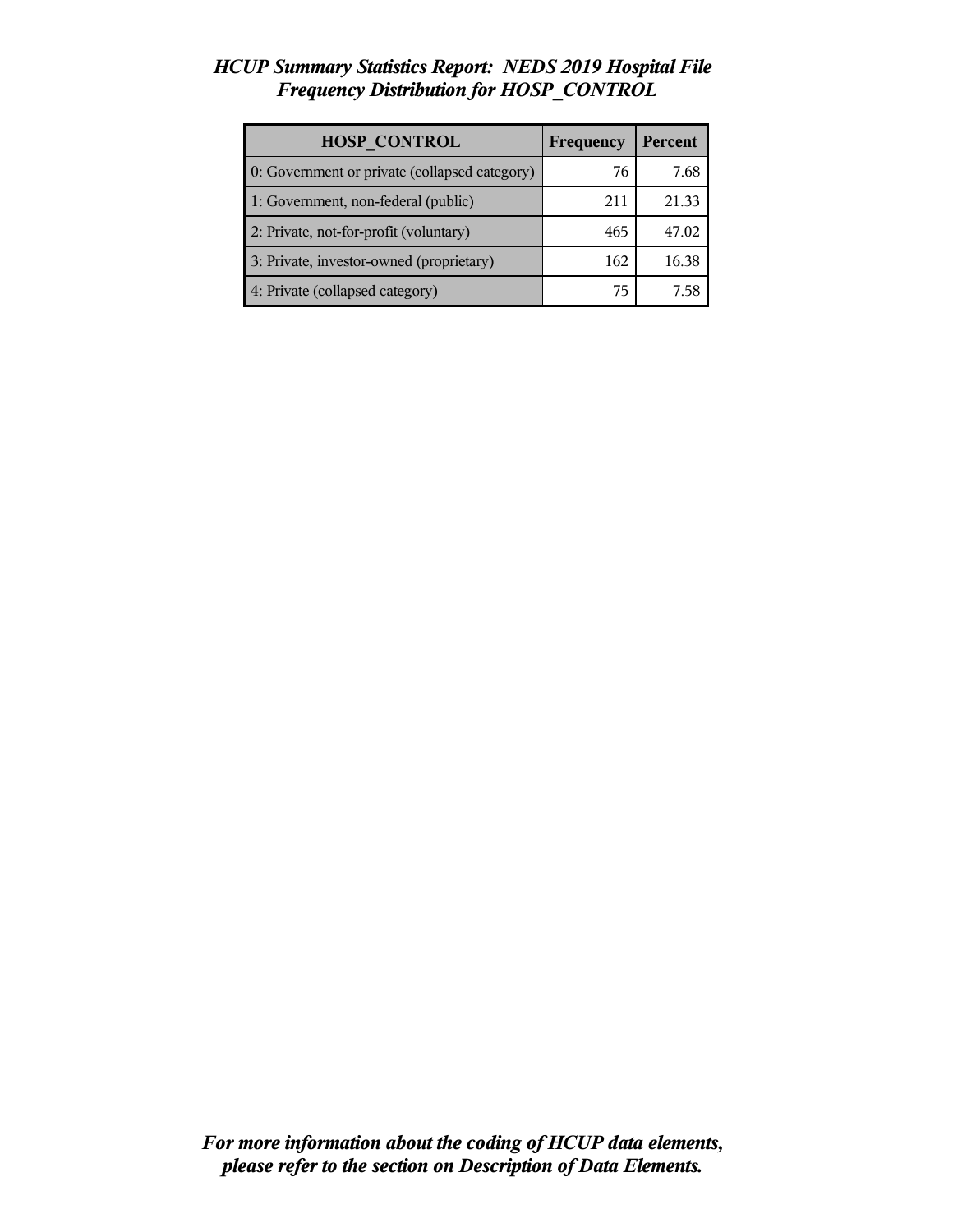## *HCUP Summary Statistics Report: NEDS 2019 Hospital File Frequency Distribution for HOSP\_ED*

| <b>HOSP ED</b> | <b>Frequency</b> | Percent |
|----------------|------------------|---------|
| Non-blank      | 989              | 100.00  |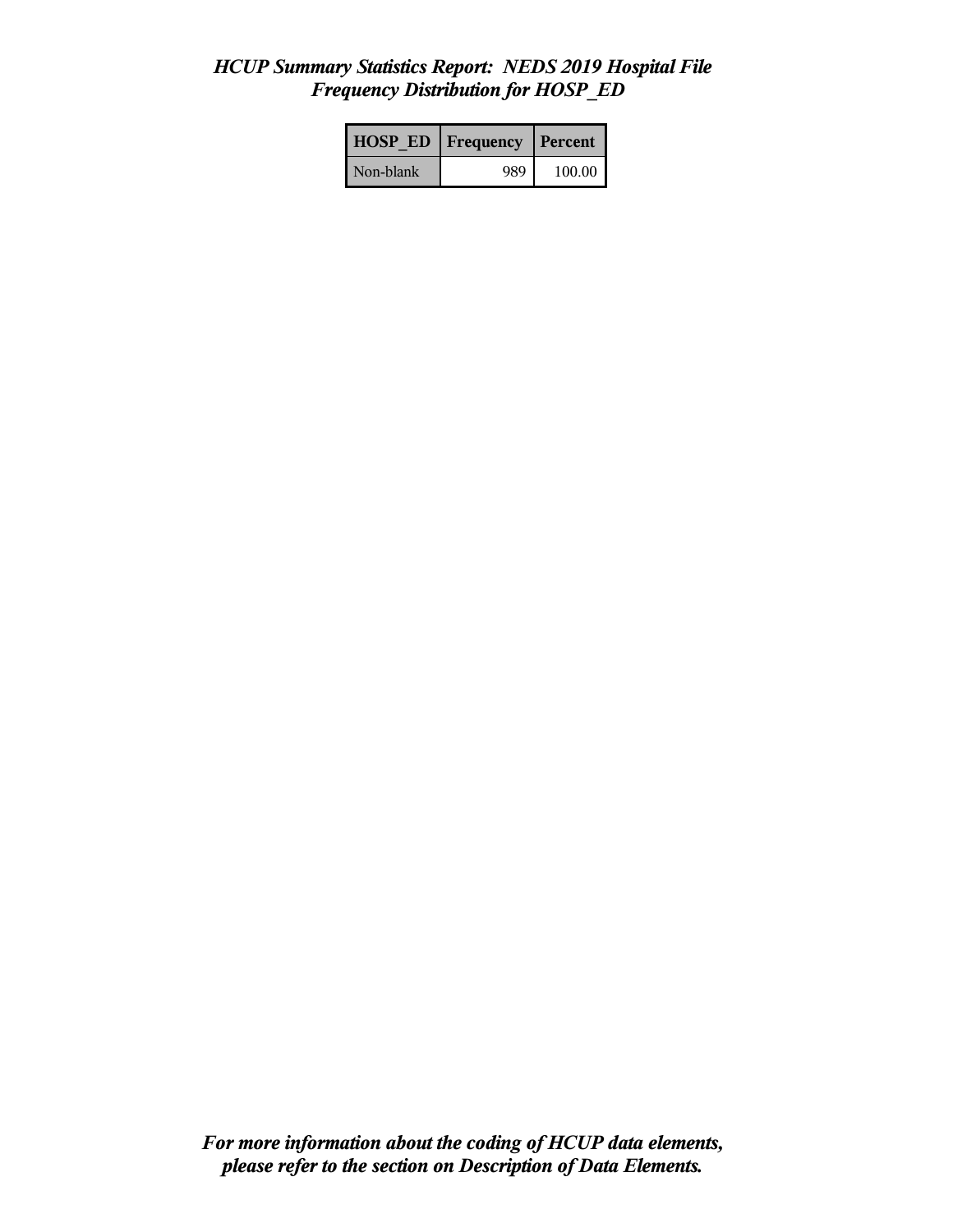| <b>HOSP REGION</b> | Frequency | Percent |
|--------------------|-----------|---------|
| 1: Northeast       | 121       | 12.23   |
| 2: Midwest         | 301       | 30.43   |
| 3: South           | 367       | 37.11   |
| 4: West            | 200       | 20.22   |

# *HCUP Summary Statistics Report: NEDS 2019 Hospital File Frequency Distribution for HOSP\_REGION*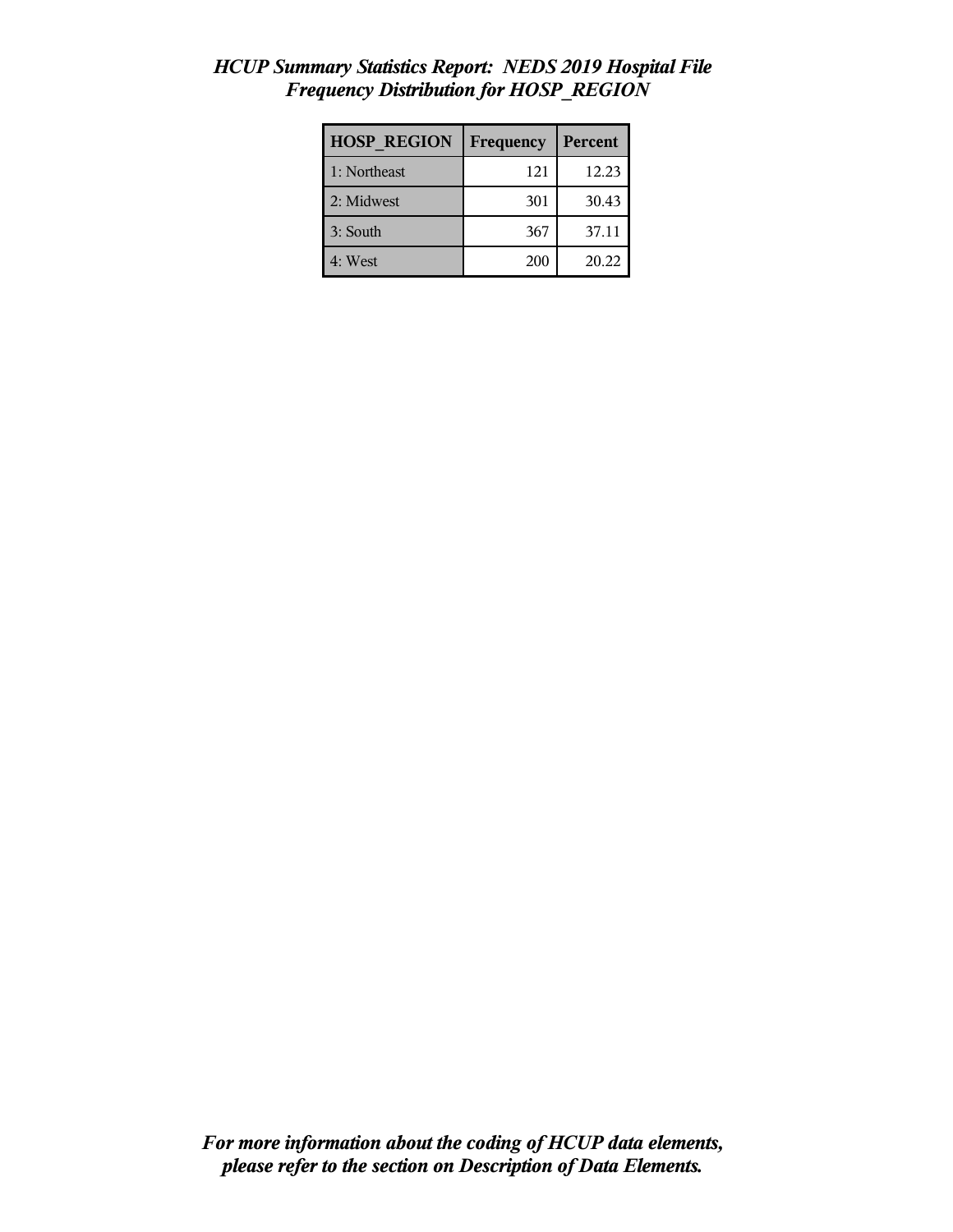# *HCUP Summary Statistics Report: NEDS 2019 Hospital File Frequency Distribution for HOSP\_TRAUMA*

| <b>HOSP TRAUMA</b>                                 | Frequency | <b>Percent</b> |
|----------------------------------------------------|-----------|----------------|
| 0: Non-trauma center                               | 722       | 73.00          |
| 1: Trauma center level 1                           | 65        | 6.57           |
| 2: Trauma center level 2                           | 79        | 7.99           |
| 3: Trauma center level 3                           | 117       | 11.83          |
| 7: Trauma center level 2 or 3 (collapsed category) | $\leq$ 10 | * **           |
| 8: Trauma center level 1 or 2 (collapsed category) | $\leq$ 10 | * **           |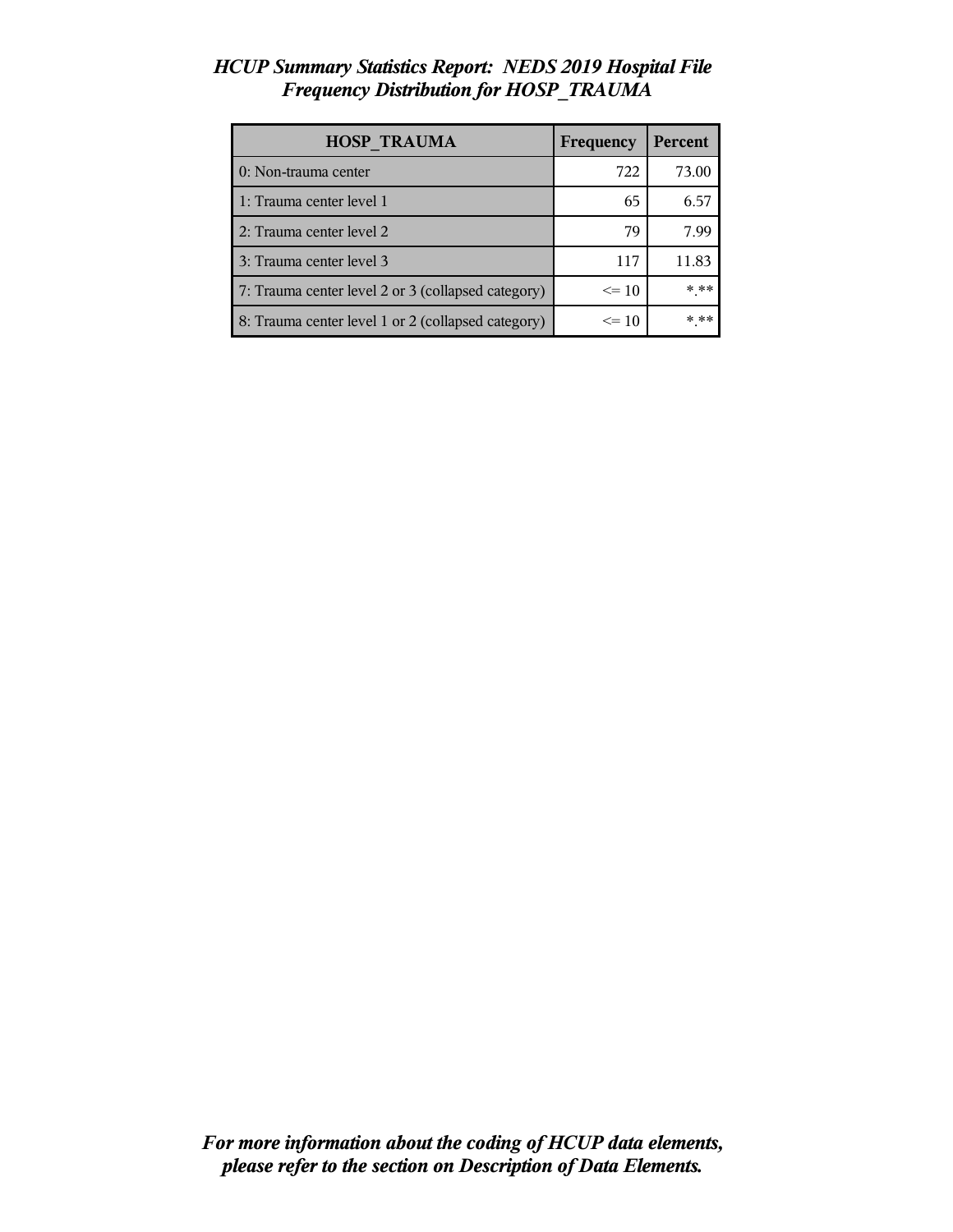# *HCUP Summary Statistics Report: NEDS 2019 Hospital File Frequency Distribution for HOSP\_URCAT4*

| <b>HOSP URCAT4</b>                                             | Frequency | Percent |
|----------------------------------------------------------------|-----------|---------|
| 1: Large metropolitan areas with at least 1 million residents  | 330       | 33.37   |
| 2: Small metropolitan areas with less than 1 million residents | 270       | 27.30   |
| 3: Micropolitan areas                                          | 146       | 14.76   |
| 4: Not metropolitan or micropolitan                            | 223       | 22.55   |
| 7: Small Metro or Micro areas (2 or 3)                         | $\leq 10$ | $***$   |
| 8: Metropolitan areas (1 or 2)                                 | $\leq$ 10 | * **    |
| 9: Non metropolitan areas (3 or 4)                             | 12        |         |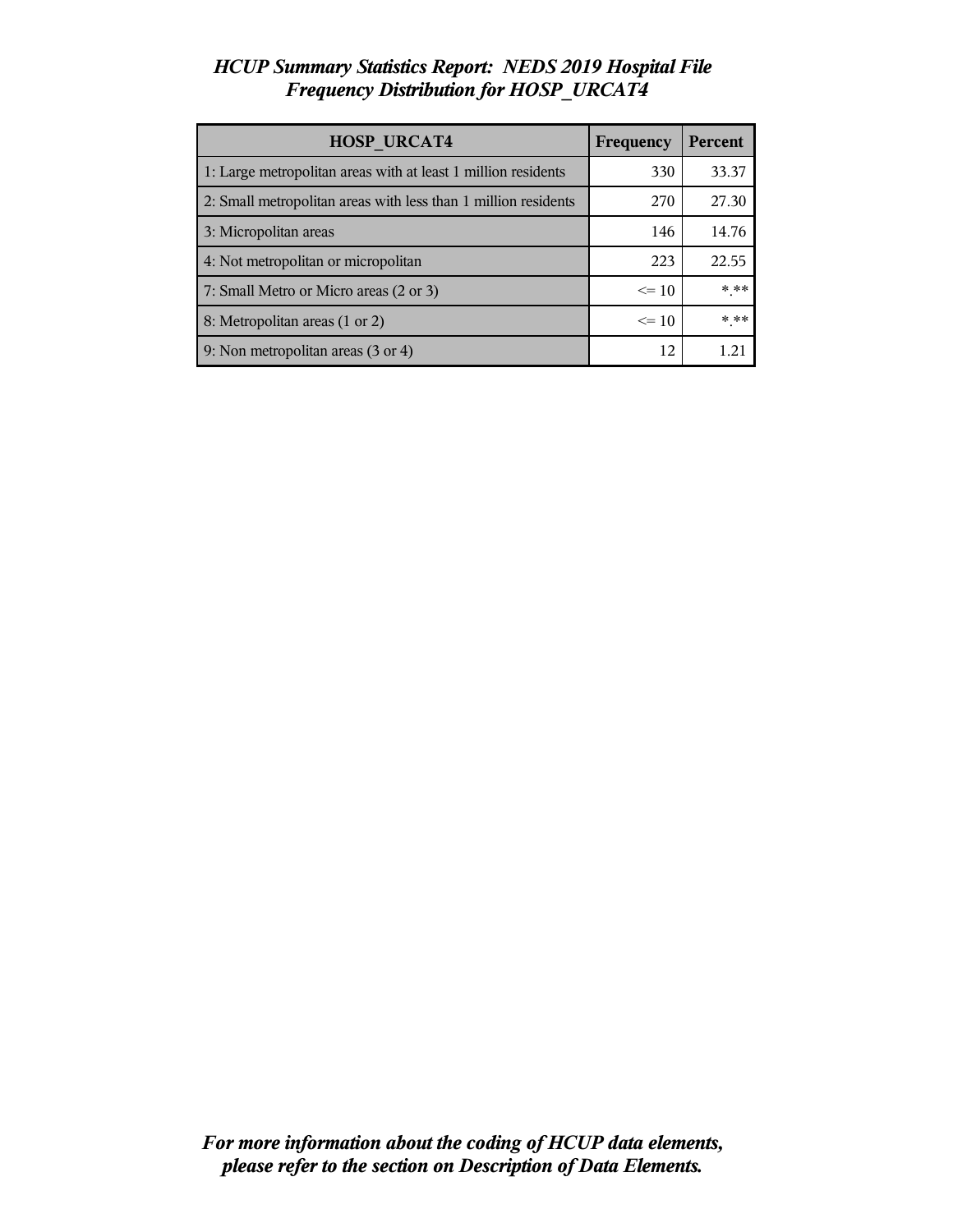# *HCUP Summary Statistics Report: NEDS 2019 Hospital File Frequency Distribution for HOSP\_UR\_TEACH*

| <b>HOSP UR TEACH</b>        | Frequency | Percent |
|-----------------------------|-----------|---------|
| 0: Metropolitan nonteaching | 270       | 27.30   |
| 1: Metropolitan teaching    | 338       | 34.18   |
| 2: Non-metropolitan         | 381       | 38.52   |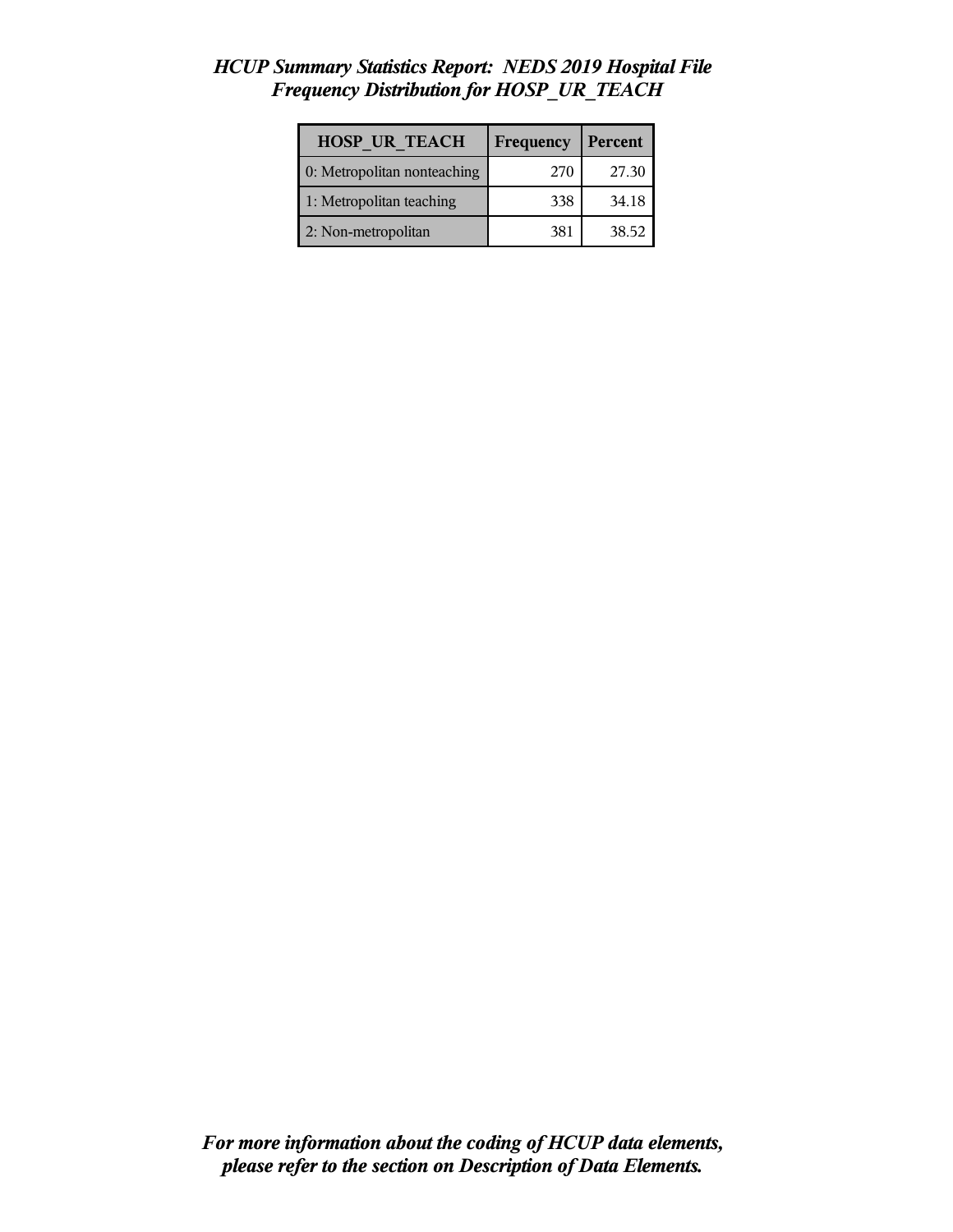## *HCUP Summary Statistics Report: NEDS 2019 Hospital File Frequency Distribution for N\_DISC\_U*

| N DISC U   Frequency |     | l Percent |
|----------------------|-----|-----------|
| Non-blank            | 989 | 100.00    |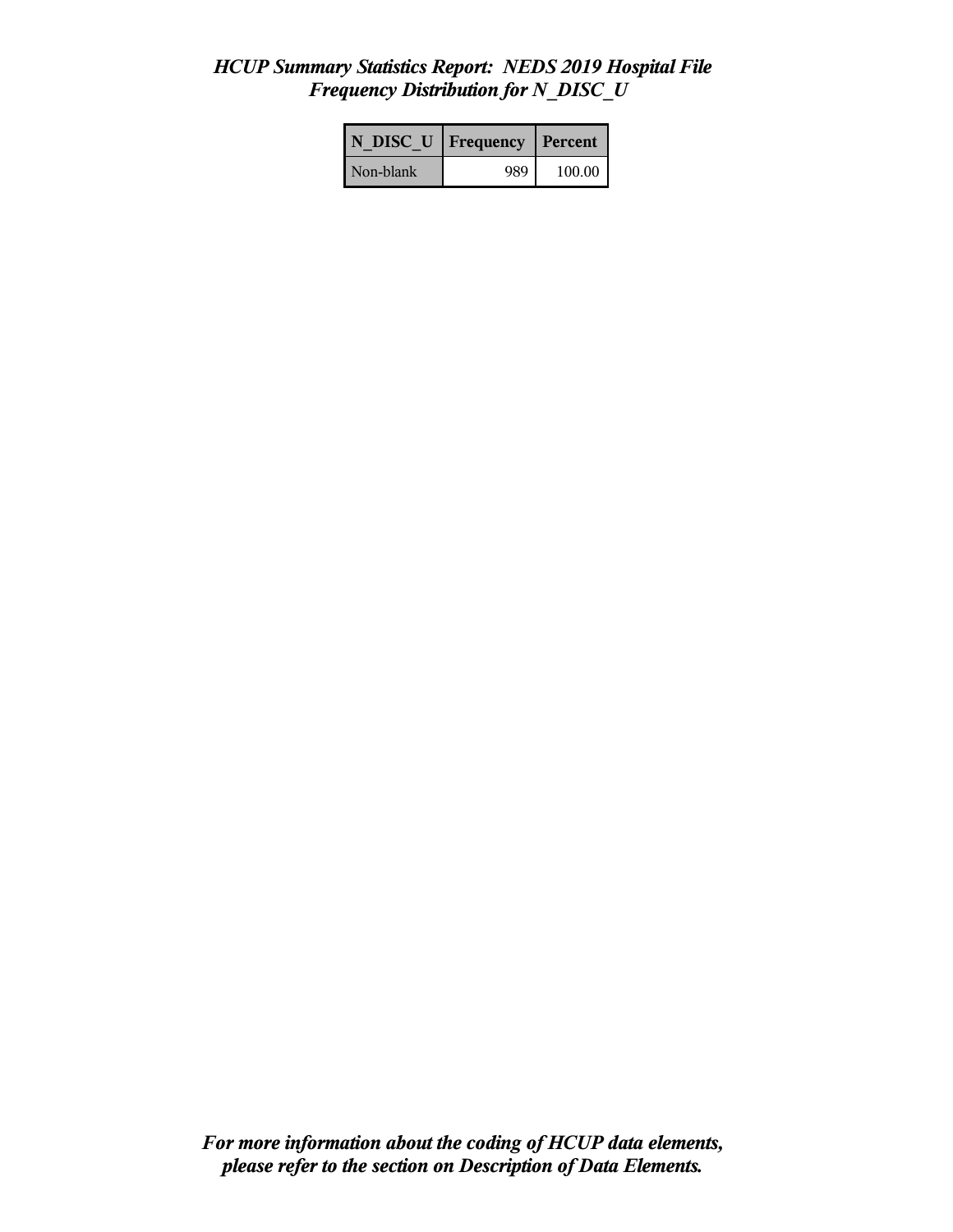# *HCUP Summary Statistics Report: NEDS 2019 Hospital File Frequency Distribution for N\_HOSP\_U*

| N HOSP U   Frequency |     | Percent |
|----------------------|-----|---------|
| Non-blank            | 989 | 100.00  |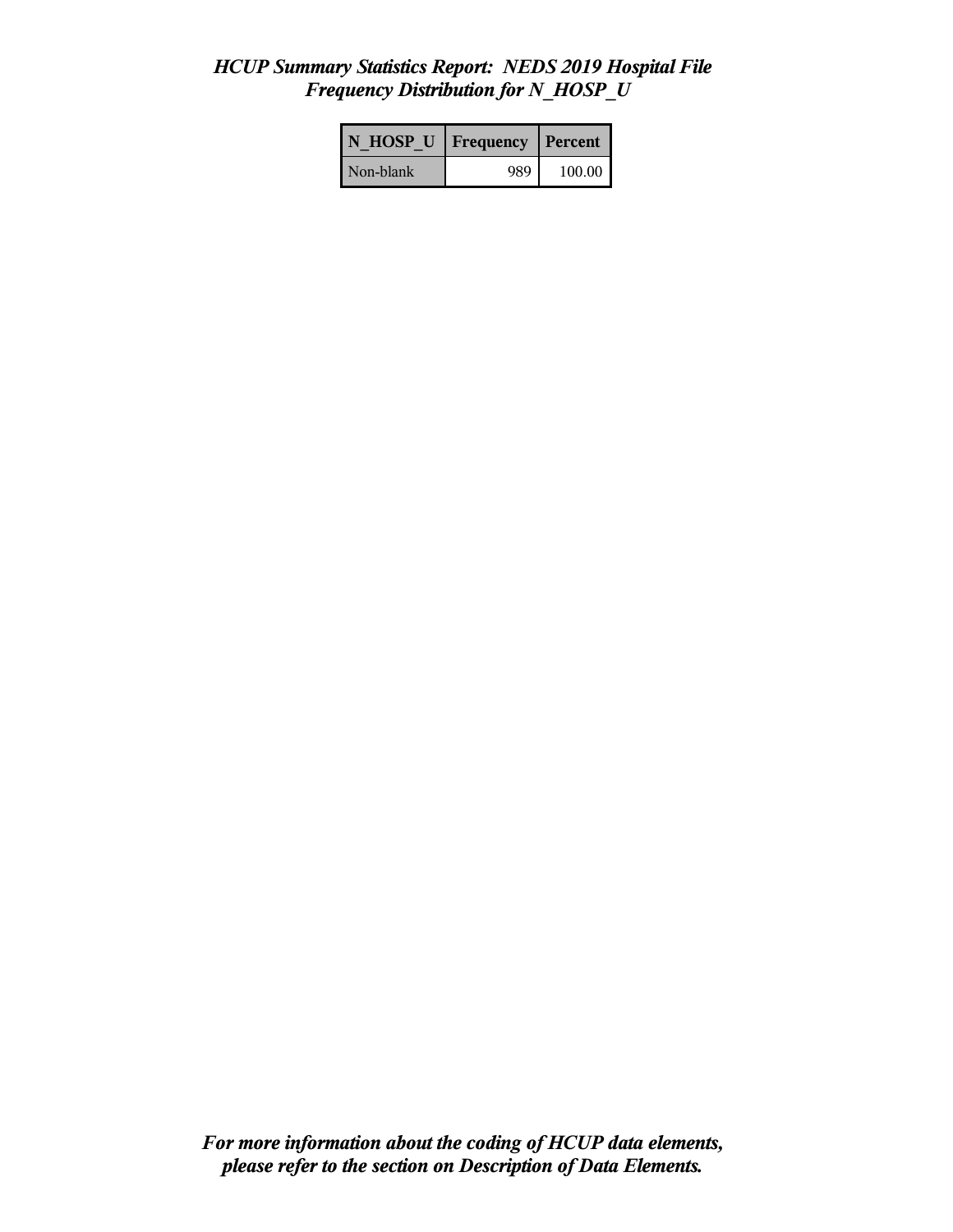# *HCUP Summary Statistics Report: NEDS 2019 Hospital File Frequency Distribution for S\_DISC\_U*

| S DISC U Frequency |     | Percent |
|--------------------|-----|---------|
| Non-blank          | 989 | 100.00  |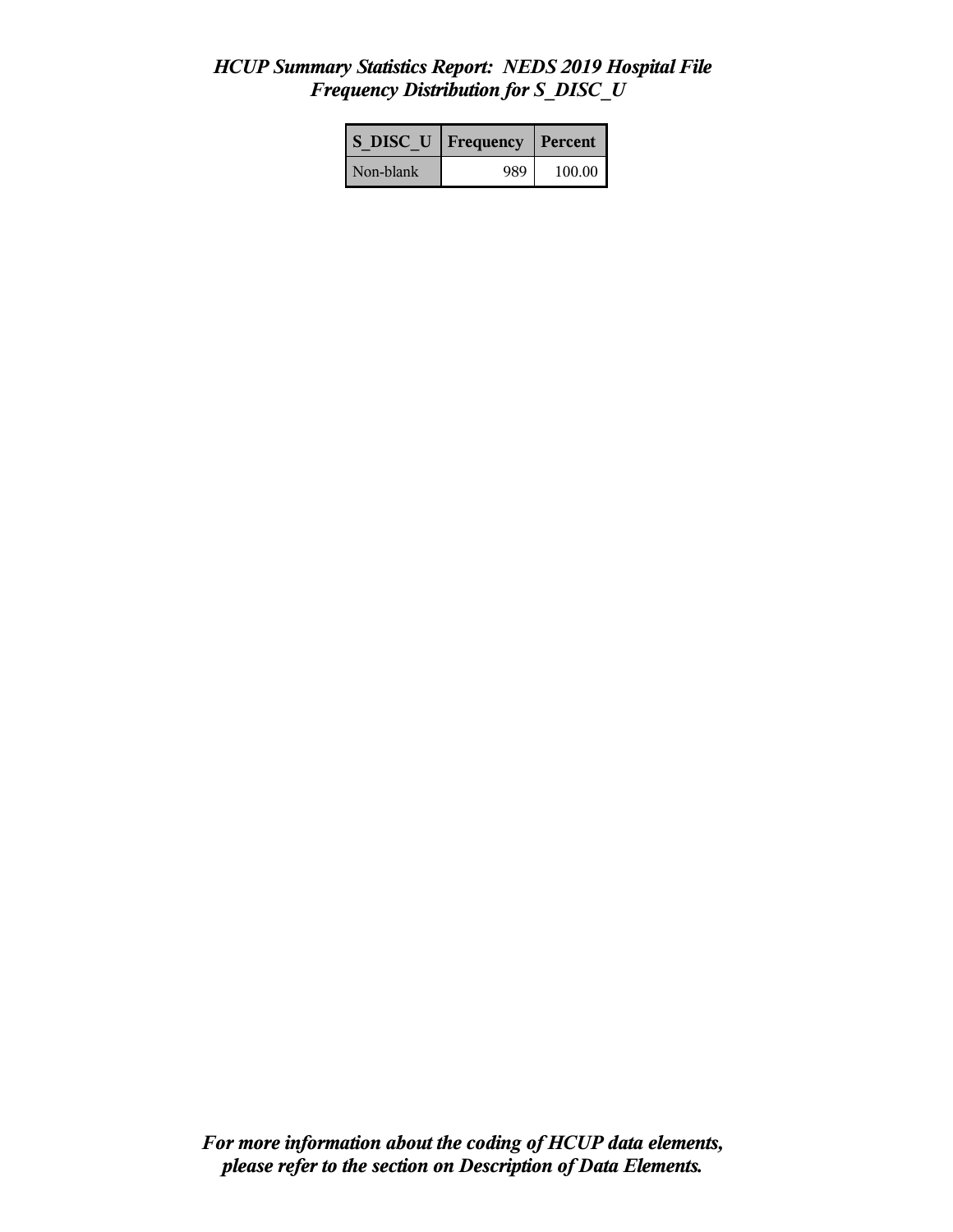# *HCUP Summary Statistics Report: NEDS 2019 Hospital File Frequency Distribution for S\_HOSP\_U*

| <b>S HOSP U</b> | Frequency | Percent |
|-----------------|-----------|---------|
| Non-blank       | 989       | 100.00  |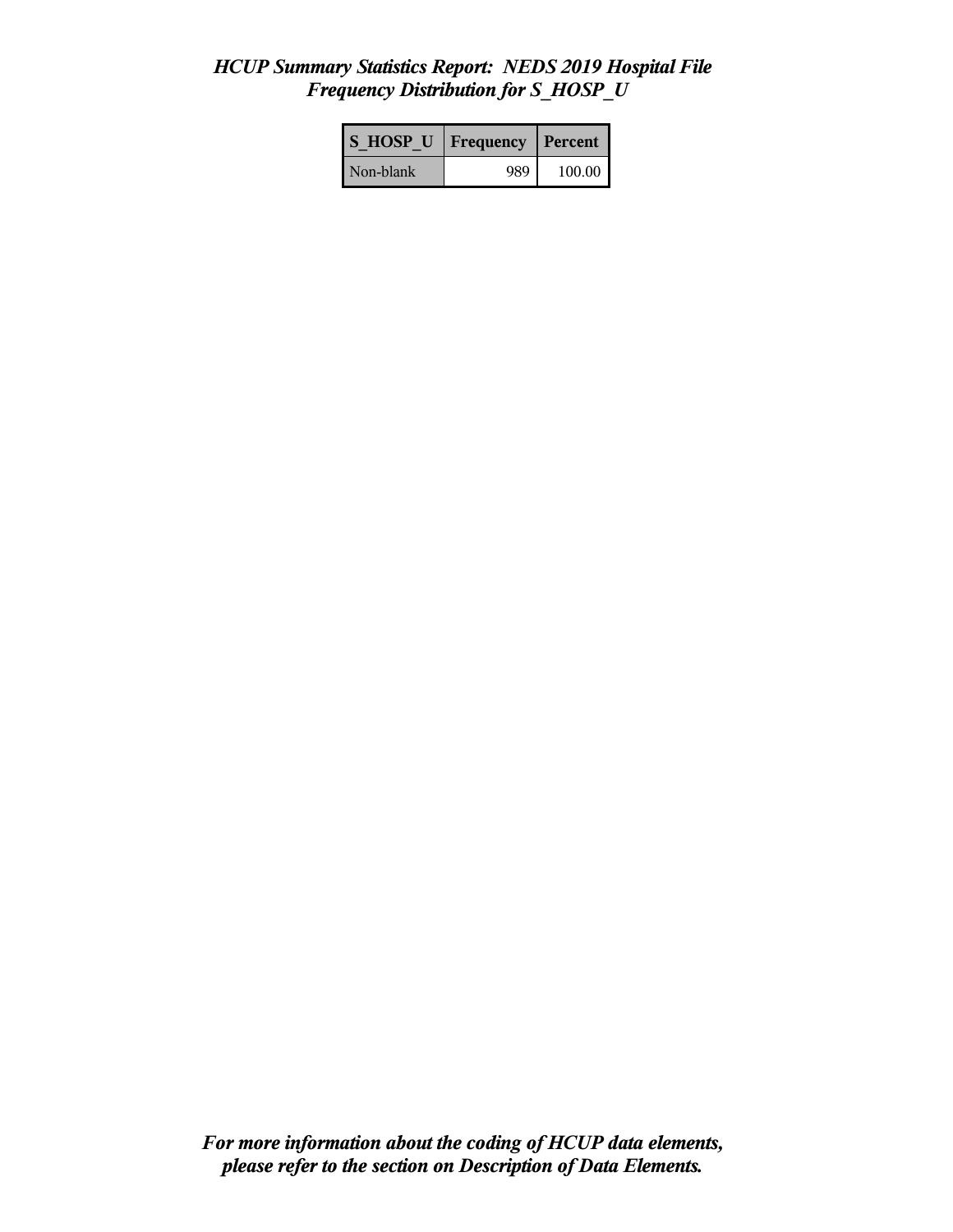## *HCUP Summary Statistics Report: NEDS 2019 Hospital File Frequency Distribution for TOTAL\_EDVISITS*

| <b>TOTAL EDVisits Frequency Percent</b> |     |        |
|-----------------------------------------|-----|--------|
| Non-blank                               | 989 | 100.00 |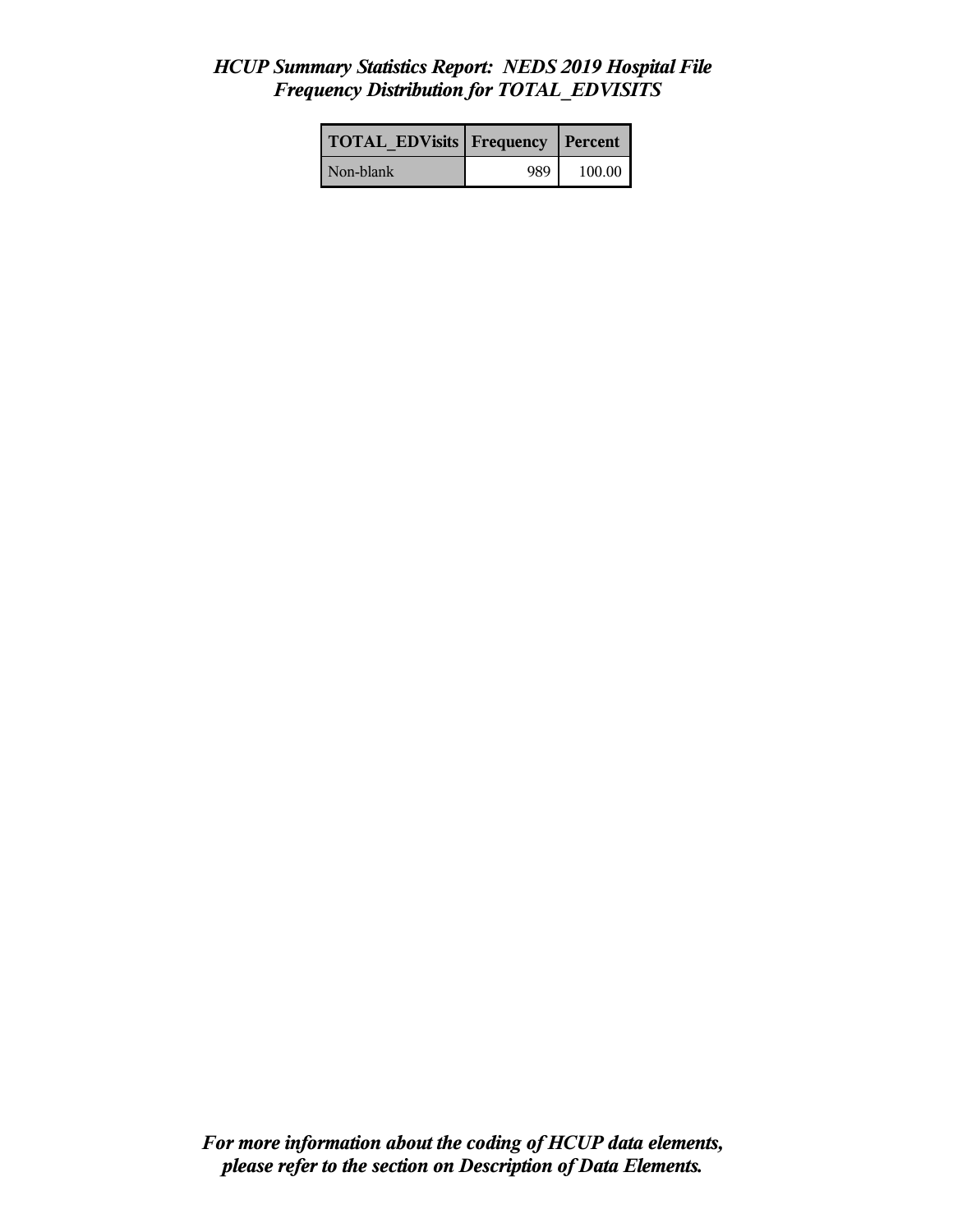# *HCUP Summary Statistics Report: NEDS 2019 Hospital File Frequency Distribution for YEAR*

|      | <b>YEAR</b> Frequency | <b>Percent</b> |  |
|------|-----------------------|----------------|--|
| 2019 | 989                   | 100.00         |  |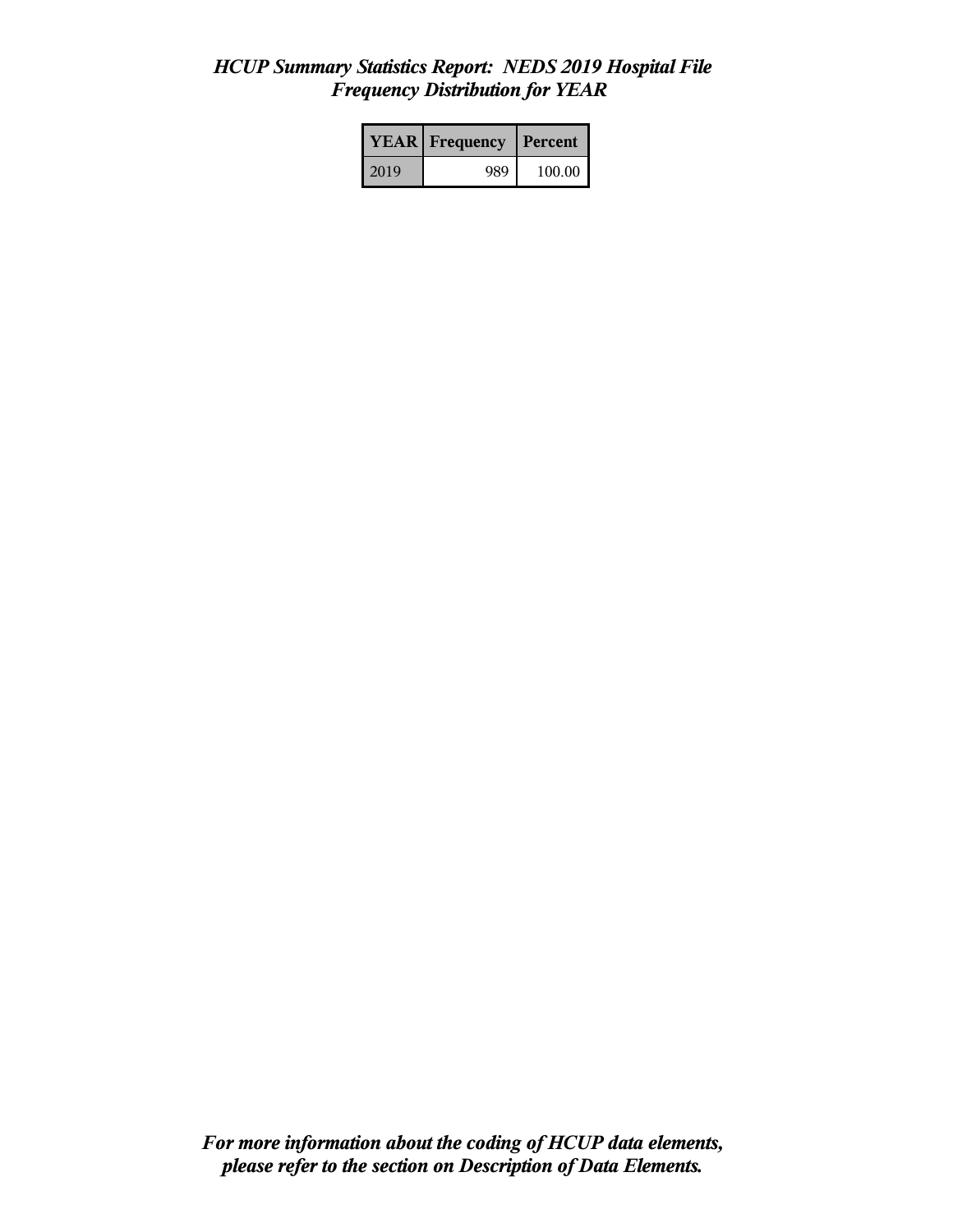| <b>Moments</b>         |                           |                         |            |
|------------------------|---------------------------|-------------------------|------------|
| N                      | <b>Sum Weights</b><br>989 |                         | 989        |
| <b>Mean</b>            | 4.63722368                | <b>Sum Observations</b> | 4586.21422 |
| <b>Std Deviation</b>   | 1.51436043                | Variance                | 2.29328752 |
| <b>Skewness</b>        | 1.52456341                | <b>Kurtosis</b>         | 9.22875365 |
| <b>Uncorrected SS</b>  | 23533.0693                | <b>Corrected SS</b>     | 2265.76807 |
| <b>Coeff Variation</b> | 32.6566182                | <b>Std Error Mean</b>   | 0.04815386 |

*Variable: DISCWT (Weight to ED Visits in AHA universe)*

| <b>Basic Statistical Measures</b> |          |                            |          |
|-----------------------------------|----------|----------------------------|----------|
| Location                          |          | <b>Variability</b>         |          |
| Mean                              | 4.637224 | <b>Std Deviation</b>       | 1.51436  |
| <b>Median</b>                     | 4.466479 | <b>Variance</b>            | 2.29329  |
| Mode                              | 6.026003 | Range                      | 14.13347 |
|                                   |          | <b>Interquartile Range</b> | 1.47548  |

| Tests for Location: Mu0=0 |                             |          |                      |         |
|---------------------------|-----------------------------|----------|----------------------|---------|
| <b>Test</b>               | <b>Statistic</b><br>p Value |          |                      |         |
| Student's t               | 96.30014                    |          | Pr> t                | < 0.001 |
| <b>Sign</b>               | M                           |          | 494.5   $Pr \ge  M $ | < 0.001 |
| <b>Signed Rank</b>        | S                           | 244777.5 | $ Pr \ge  S $        | < 0.001 |

| <b>Quantiles (Definition 5)</b> |           |  |
|---------------------------------|-----------|--|
| <b>Level</b>                    | Quantile  |  |
| 100% Max                        | 14.867516 |  |
| 99%                             | 10.091000 |  |
| 95%                             | 6.759331  |  |
| 90%                             | 6.026003  |  |
| 75% Q3<br>5.393257              |           |  |
| 50% Median<br>4.466479          |           |  |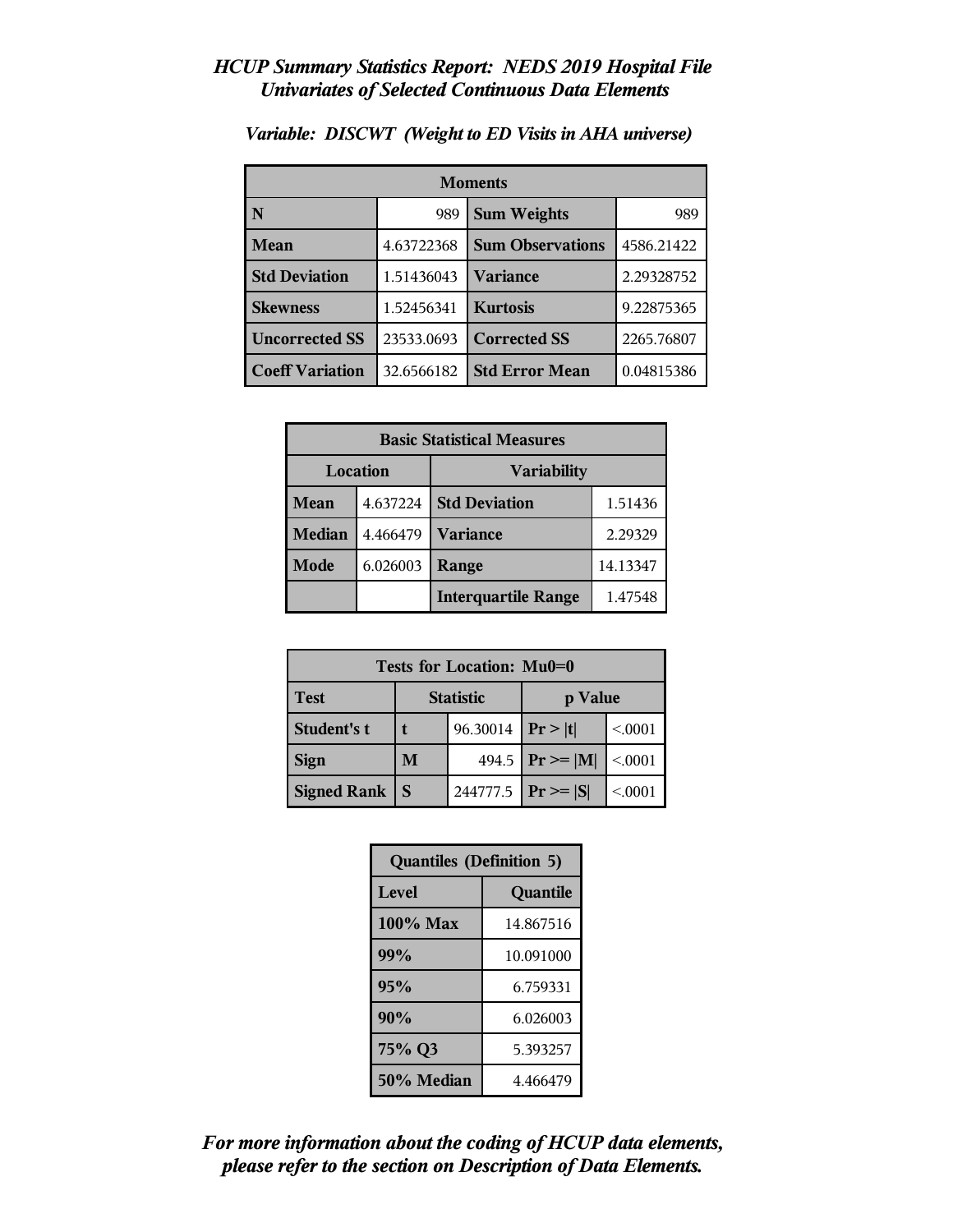| <b>Quantiles (Definition 5)</b> |          |  |
|---------------------------------|----------|--|
| <b>Level</b>                    | Quantile |  |
| 25% Q1                          | 3.917772 |  |
| 10%                             | 3.166395 |  |
| 5%                              | 2.423134 |  |
| $1\%$<br>1.023979               |          |  |
| $0\%$ Min                       | 0.734045 |  |

*Variable: DISCWT (Weight to ED Visits in AHA universe)*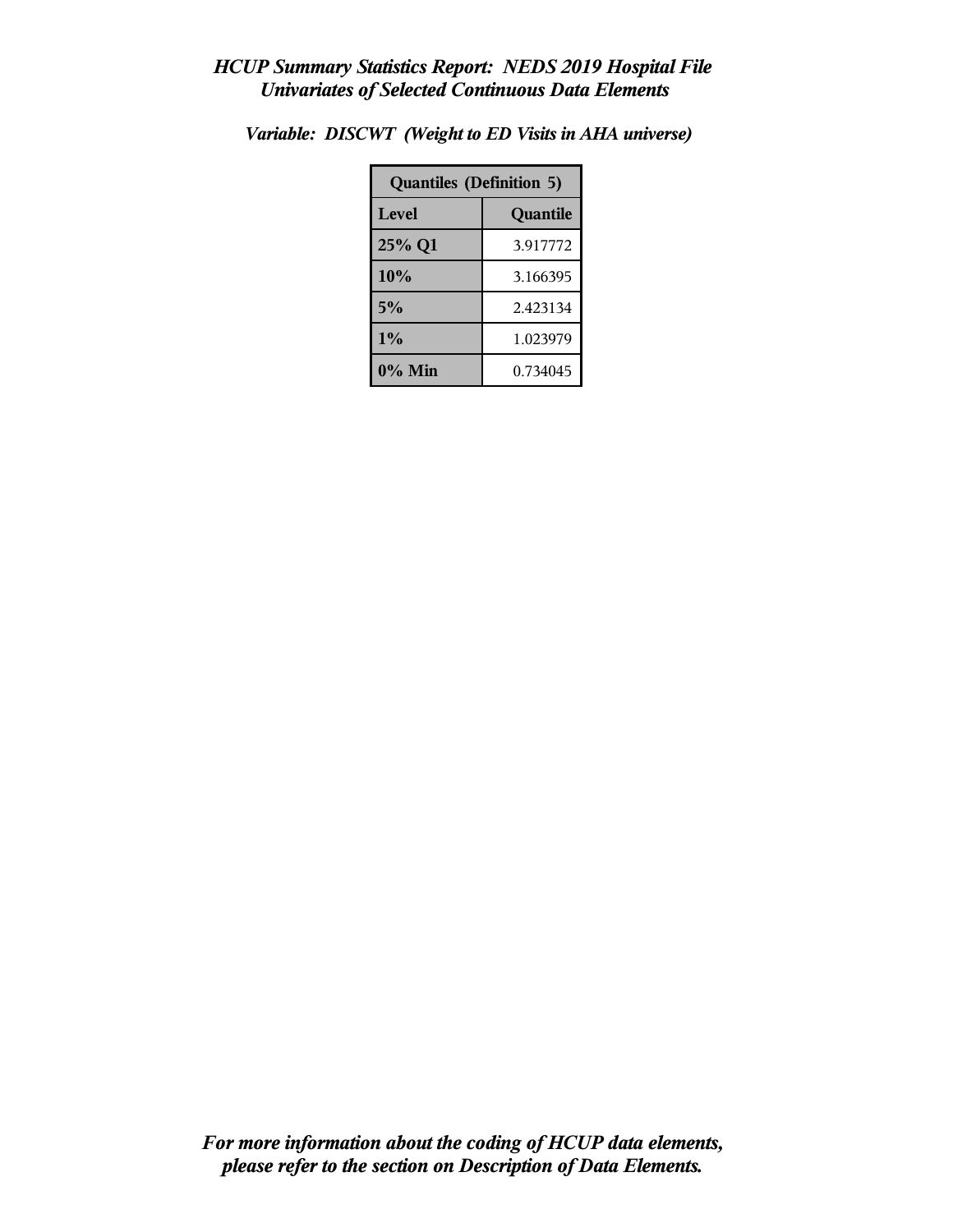| <b>Moments</b>         |                           |                         |            |
|------------------------|---------------------------|-------------------------|------------|
| N                      | <b>Sum Weights</b><br>989 |                         | 989        |
| Mean                   | 4.59959555                | <b>Sum Observations</b> | 4549       |
| <b>Std Deviation</b>   | 0.75841955                | <b>Variance</b>         | 0.57520022 |
| <b>Skewness</b>        | $-3.2226441$              | <b>Kurtosis</b>         | 10.3717398 |
| <b>Uncorrected SS</b>  | 21491.858                 | <b>Corrected SS</b>     | 568.297816 |
| <b>Coeff Variation</b> | 16.4888314                | <b>Std Error Mean</b>   | 0.02411634 |

## *Variable: HOSPWT (Weight to hospitals in AHA universe)*

| <b>Basic Statistical Measures</b> |          |                            |         |
|-----------------------------------|----------|----------------------------|---------|
| Location                          |          | <b>Variability</b>         |         |
| Mean                              | 4.599596 | <b>Std Deviation</b>       | 0.75842 |
| <b>Median</b>                     | 4.875000 | <b>Variance</b>            | 0.57520 |
| Mode                              | 5.000000 | Range                      | 4.00000 |
|                                   |          | <b>Interquartile Range</b> | 0.30481 |

| Tests for Location: Mu0=0 |                             |          |                    |         |
|---------------------------|-----------------------------|----------|--------------------|---------|
| <b>Test</b>               | <b>Statistic</b><br>p Value |          |                    |         |
| <b>Student's t</b>        | 190.7253   $Pr >  t $       |          |                    | < 0.001 |
| <b>Sign</b>               | M                           |          | 494.5 $Pr \ge  M $ | < 0001  |
| <b>Signed Rank</b>        | <sub>S</sub>                | 244777.5 | $ Pr \ge =  S $    | < 0001  |

| <b>Quantiles (Definition 5)</b> |          |  |
|---------------------------------|----------|--|
| Level                           | Quantile |  |
| $100\%$ Max                     | 5.00000  |  |
| 99%                             | 5.00000  |  |
| 95%                             | 5.00000  |  |
| 90%                             | 5.00000  |  |
| 75% Q3<br>4.94118               |          |  |
| 50% Median<br>4.87500           |          |  |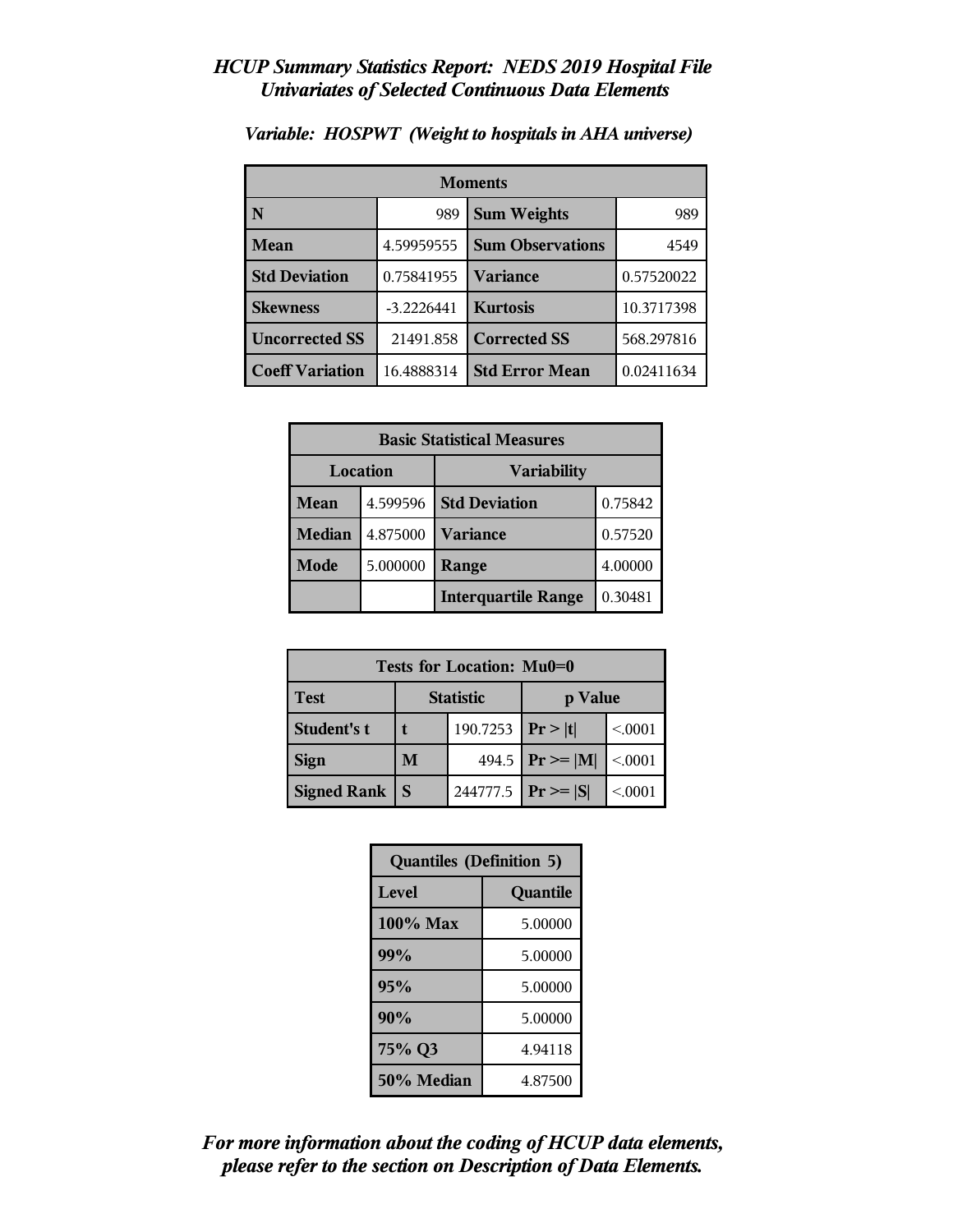| <b>Quantiles (Definition 5)</b> |         |  |  |
|---------------------------------|---------|--|--|
| Level<br>Quantile               |         |  |  |
| 25% Q1                          | 4.63636 |  |  |
| 10%                             | 4.00000 |  |  |
| 5%                              | 2.50000 |  |  |
| $1\%$<br>1.00000                |         |  |  |
| $0\%$ Min<br>1.00000            |         |  |  |

*Variable: HOSPWT (Weight to hospitals in AHA universe)*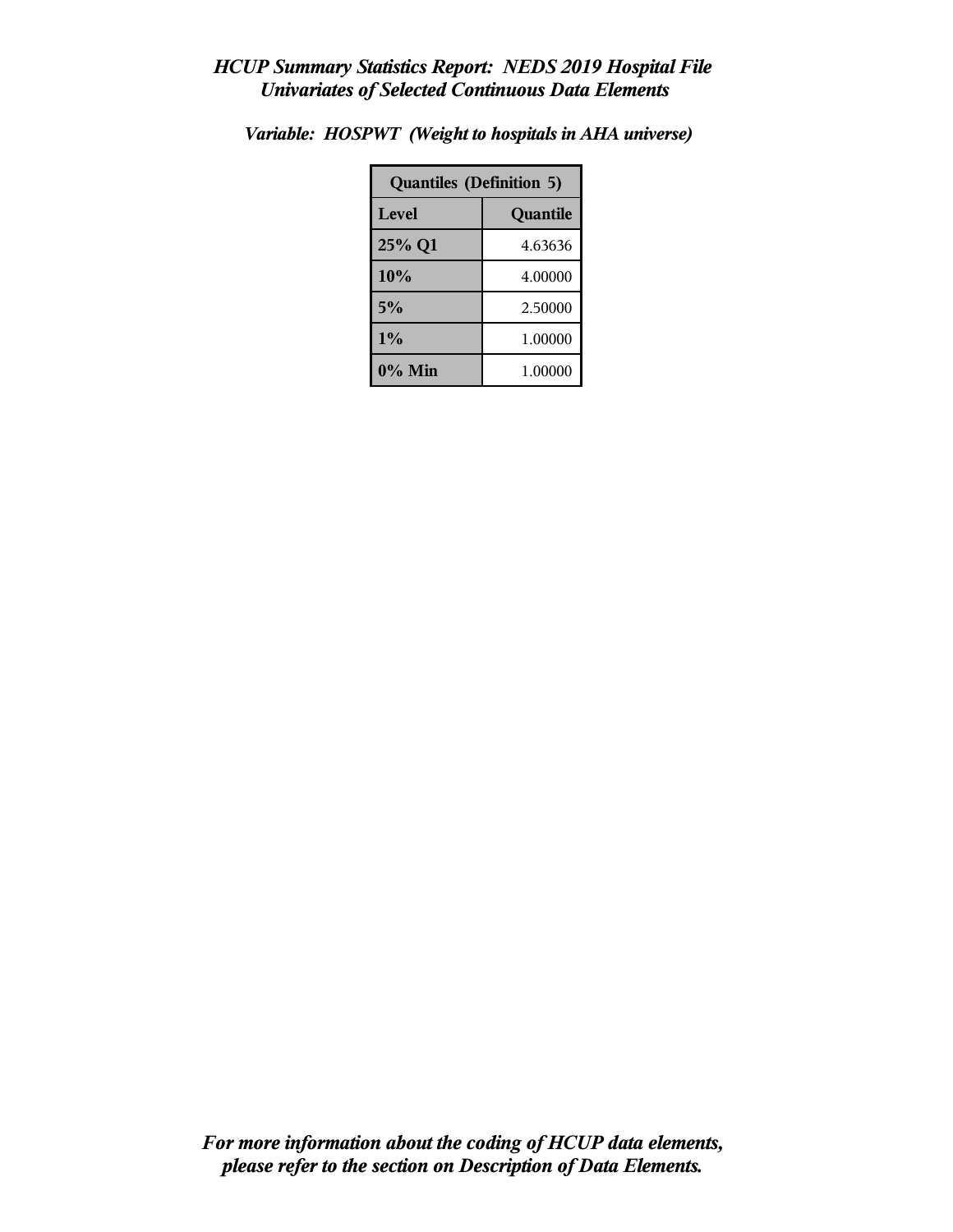| <b>Moments</b>         |            |                         |            |  |
|------------------------|------------|-------------------------|------------|--|
| N                      | 989        | <b>Sum Weights</b>      | 989        |  |
| <b>Mean</b>            | 1651626.44 | <b>Sum Observations</b> | 1633458547 |  |
| <b>Std Deviation</b>   | 1544036.26 | <b>Variance</b>         | 2.38405E12 |  |
| <b>Skewness</b>        | 1.87521674 | <b>Kurtosis</b>         | 3.50287939 |  |
| <b>Uncorrected SS</b>  | 5.0533E15  | <b>Corrected SS</b>     | 2.35544E15 |  |
| <b>Coeff Variation</b> | 93.4858042 | <b>Std Error Mean</b>   | 49097.4966 |  |

*Variable: N\_DISC\_U (Number of AHA universe ED visits in NEDS\_STRATUM)*

| <b>Basic Statistical Measures</b> |         |                            |            |  |
|-----------------------------------|---------|----------------------------|------------|--|
| Location<br><b>Variability</b>    |         |                            |            |  |
| Mean                              | 1651626 | <b>Std Deviation</b>       | 1544036    |  |
| <b>Median</b>                     | 1384450 | <b>Variance</b>            | 2.38405E12 |  |
| Mode                              | 1384450 | Range                      | 7007223    |  |
|                                   |         | <b>Interquartile Range</b> | 1651096    |  |

| Tests for Location: Mu0=0 |                             |                       |                     |          |  |
|---------------------------|-----------------------------|-----------------------|---------------------|----------|--|
| <b>Test</b>               | <b>Statistic</b><br>p Value |                       |                     |          |  |
| <b>Student's t</b>        |                             | 33.63973   $Pr >  t $ |                     | < 0.001  |  |
| <b>Sign</b>               | M                           |                       | 494.5 $ Pr \ge  M $ | < .0001  |  |
| <b>Signed Rank</b>        | S                           | 244777.5              | $ Pr \ge  S $       | < 0.0001 |  |

| <b>Quantiles (Definition 5)</b> |          |  |  |
|---------------------------------|----------|--|--|
| <b>Level</b>                    | Quantile |  |  |
| 100% Max                        | 7026694  |  |  |
| 99%                             | 7026694  |  |  |
| 95%                             | 5067642  |  |  |
| 90%                             | 3590035  |  |  |
| 75% Q3<br>2300374               |          |  |  |
| 50% Median<br>1384450           |          |  |  |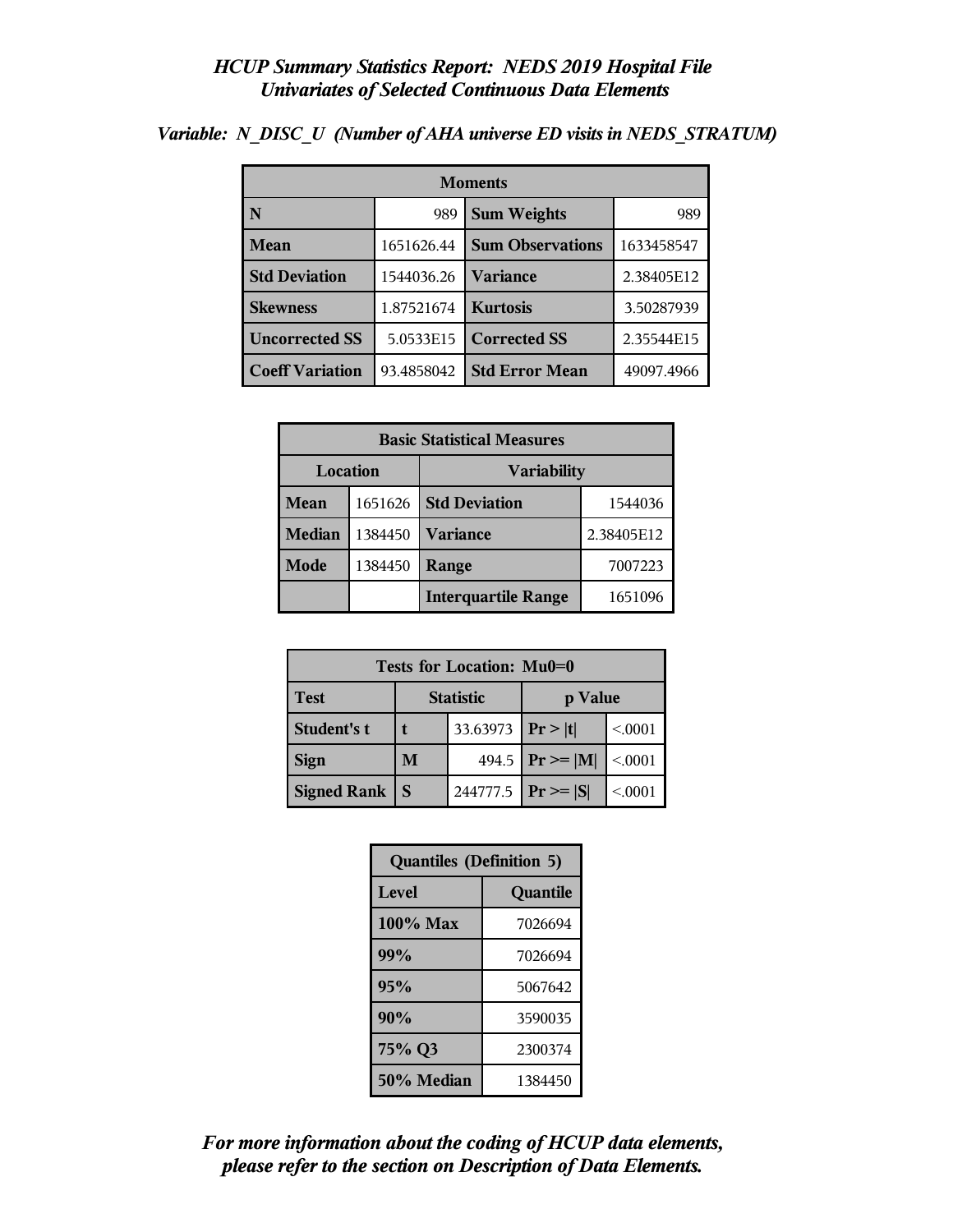*Variable: N\_DISC\_U (Number of AHA universe ED visits in NEDS\_STRATUM)*

| <b>Quantiles (Definition 5)</b> |          |  |  |
|---------------------------------|----------|--|--|
| <b>Level</b>                    | Quantile |  |  |
| 25% Q1                          | 649278   |  |  |
| 10%                             | 264059   |  |  |
| 5%                              | 174978   |  |  |
| 1%<br>46174                     |          |  |  |
| $0\%$ Min                       | 19471    |  |  |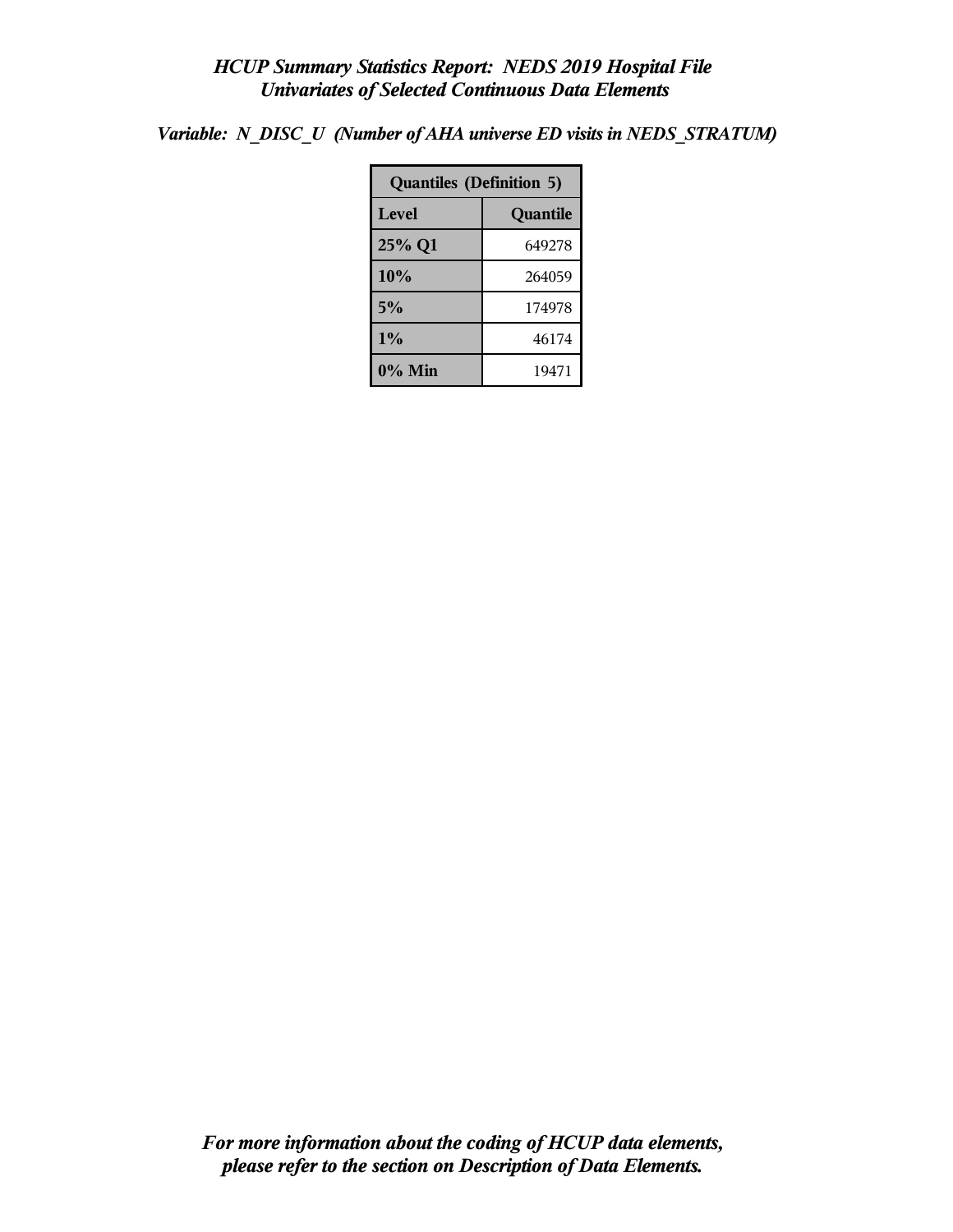| <b>Moments</b>         |            |                         |            |
|------------------------|------------|-------------------------|------------|
| N                      | 989        | <b>Sum Weights</b>      | 989        |
| <b>Mean</b>            | 76.1112235 | <b>Sum Observations</b> | 75274      |
| <b>Std Deviation</b>   | 63.4976152 | Variance                | 4031.94713 |
| <b>Skewness</b>        | 1.03040819 | <b>Kurtosis</b>         | 0.33497978 |
| <b>Uncorrected SS</b>  | 9712760    | <b>Corrected SS</b>     | 3983563.77 |
| <b>Coeff Variation</b> | 83.4274004 | <b>Std Error Mean</b>   | 2.01910669 |

*Variable: N\_HOSP\_U (Number of AHA universe hospitals in NEDS\_STRATUM)*

| <b>Basic Statistical Measures</b> |          |                                  |           |  |
|-----------------------------------|----------|----------------------------------|-----------|--|
| Location<br><b>Variability</b>    |          |                                  |           |  |
| Mean                              | 76.1112  | <b>Std Deviation</b><br>63.49762 |           |  |
| <b>Median</b>                     | 58.0000  | <b>Variance</b><br>4032          |           |  |
| <b>Mode</b>                       | 244.0000 | Range                            | 242.00000 |  |
|                                   |          | <b>Interquartile Range</b>       | 86.00000  |  |

| Tests for Location: Mu0=0 |                             |          |                      |         |  |
|---------------------------|-----------------------------|----------|----------------------|---------|--|
| <b>Test</b>               | <b>Statistic</b><br>p Value |          |                      |         |  |
| Student's t               |                             | 37.69549 | Pr >  t              | < 0001  |  |
| <b>Sign</b>               | M                           |          | 494.5   $Pr \ge  M $ | < 0.001 |  |
| <b>Signed Rank</b>        | S                           | 244777.5 | $ Pr \ge  S $        | < 0.001 |  |

| <b>Quantiles (Definition 5)</b> |          |  |
|---------------------------------|----------|--|
| <b>Level</b>                    | Quantile |  |
| 100% Max                        | 244      |  |
| 99%                             | 244      |  |
| 95%                             | 181      |  |
| 90%                             | 167      |  |
| 75% Q3                          | 112      |  |
| 50% Median                      | 58       |  |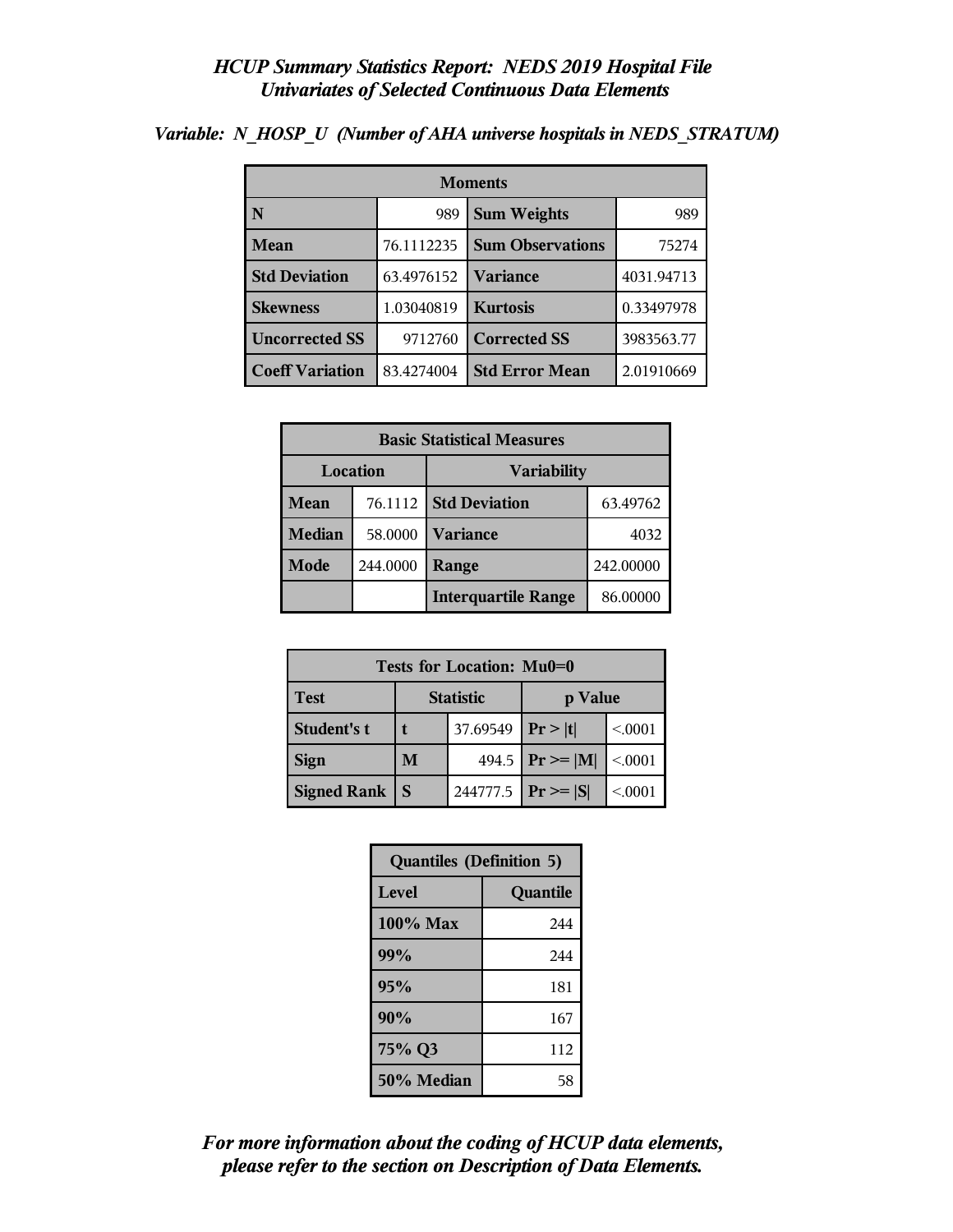*Variable: N\_HOSP\_U (Number of AHA universe hospitals in NEDS\_STRATUM)*

| <b>Quantiles (Definition 5)</b> |          |  |
|---------------------------------|----------|--|
| Level                           | Quantile |  |
| 25% Q1                          | 26       |  |
| 10%                             | 11       |  |
| 5%                              | 5        |  |
| 1%                              | 2        |  |
| $0\%$ Min                       | 2        |  |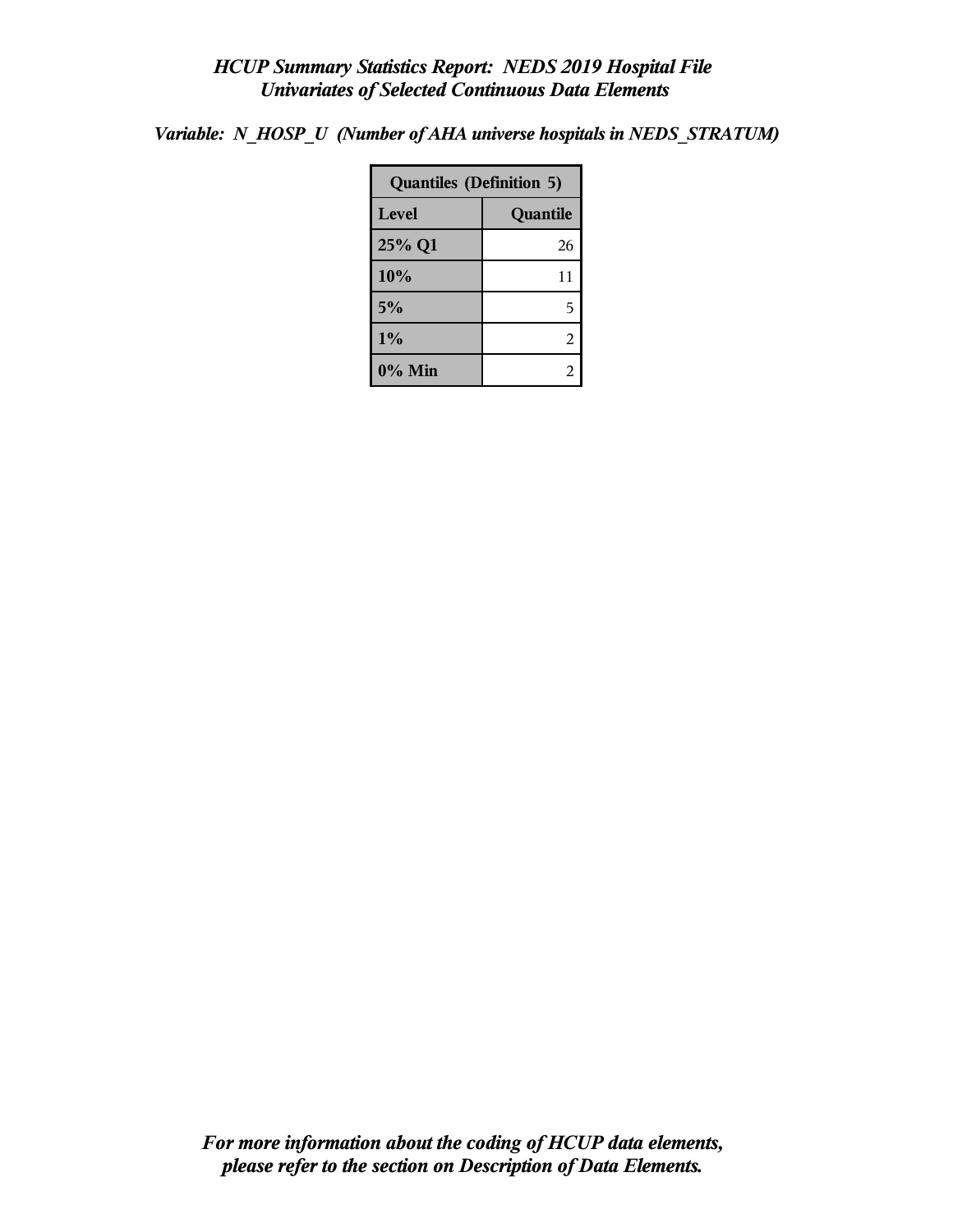| <b>Moments</b>         |            |                         |            |  |
|------------------------|------------|-------------------------|------------|--|
| N                      | 989        | <b>Sum Weights</b>      | 989        |  |
| Mean                   | 358507.426 | <b>Sum Observations</b> | 354563844  |  |
| <b>Std Deviation</b>   | 316212.604 | Variance                | 9.99904E10 |  |
| <b>Skewness</b>        | 1.7279795  | <b>Kurtosis</b>         | 2.82412111 |  |
| <b>Uncorrected SS</b>  | 2.25904E14 | <b>Corrected SS</b>     | 9.87905E13 |  |
| <b>Coeff Variation</b> | 88.2025257 | <b>Std Error Mean</b>   | 10054.9758 |  |

*Variable: S\_DISC\_U (Number of sample discharges in NEDS\_STRATUM)*

| <b>Basic Statistical Measures</b> |          |                            |            |  |  |
|-----------------------------------|----------|----------------------------|------------|--|--|
| Location<br><b>Variability</b>    |          |                            |            |  |  |
| Mean                              | 358507.4 | <b>Std Deviation</b>       | 316213     |  |  |
| Median                            | 274157.0 | <b>Variance</b>            | 9.99904E10 |  |  |
| <b>Mode</b>                       | 229746.0 | Range                      | 1414093    |  |  |
|                                   |          | <b>Interquartile Range</b> | 316187     |  |  |

| Tests for Location: Mu0=0 |                             |          |                     |          |  |  |
|---------------------------|-----------------------------|----------|---------------------|----------|--|--|
| <b>Test</b>               | <b>Statistic</b><br>p Value |          |                     |          |  |  |
| <b>Student's t</b>        | 35.65473   $Pr >  t $       |          |                     | < 0.001  |  |  |
| <b>Sign</b>               | M                           |          | 494.5 $ Pr \ge  M $ | < .0001  |  |  |
| <b>Signed Rank</b>        | S                           | 244777.5 | $ Pr \ge  S $       | < 0.0001 |  |  |

| <b>Quantiles (Definition 5)</b> |          |  |  |
|---------------------------------|----------|--|--|
| <b>Level</b>                    | Quantile |  |  |
| 100% Max                        | 1424381  |  |  |
| 99%                             | 1424381  |  |  |
| 95%                             | 1164652  |  |  |
| 90%                             | 726836   |  |  |
| 75% Q3                          | 449491   |  |  |
| 50% Median                      | 274157   |  |  |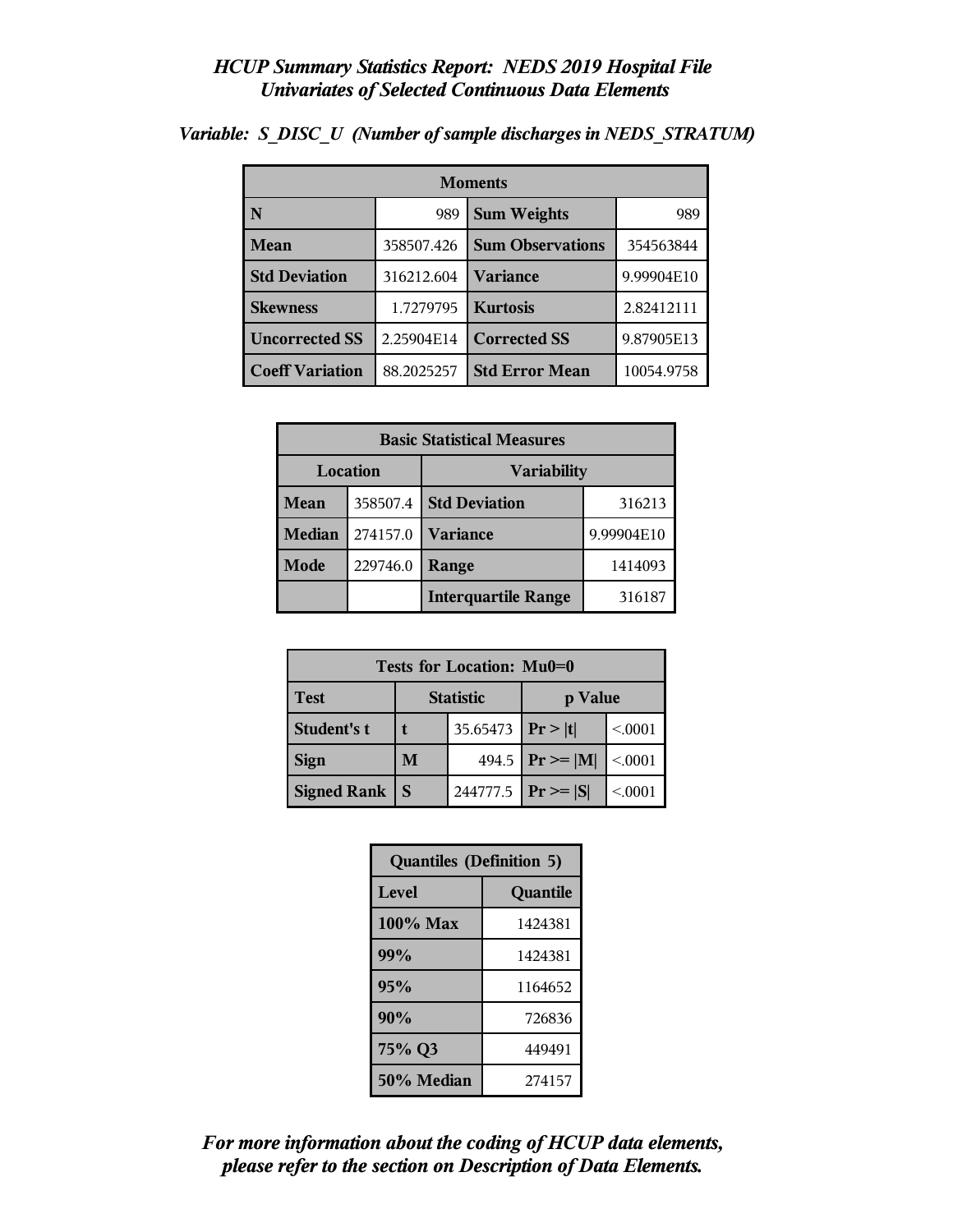| <b>Quantiles (Definition 5)</b> |          |  |  |
|---------------------------------|----------|--|--|
| Level                           | Quantile |  |  |
| 25% Q1                          | 133304   |  |  |
| 10%                             | 68951    |  |  |
| 5%                              | 51057    |  |  |
| 1%                              | 19329    |  |  |
| 0% Min                          | 10288    |  |  |

*Variable: S\_DISC\_U (Number of sample discharges in NEDS\_STRATUM)*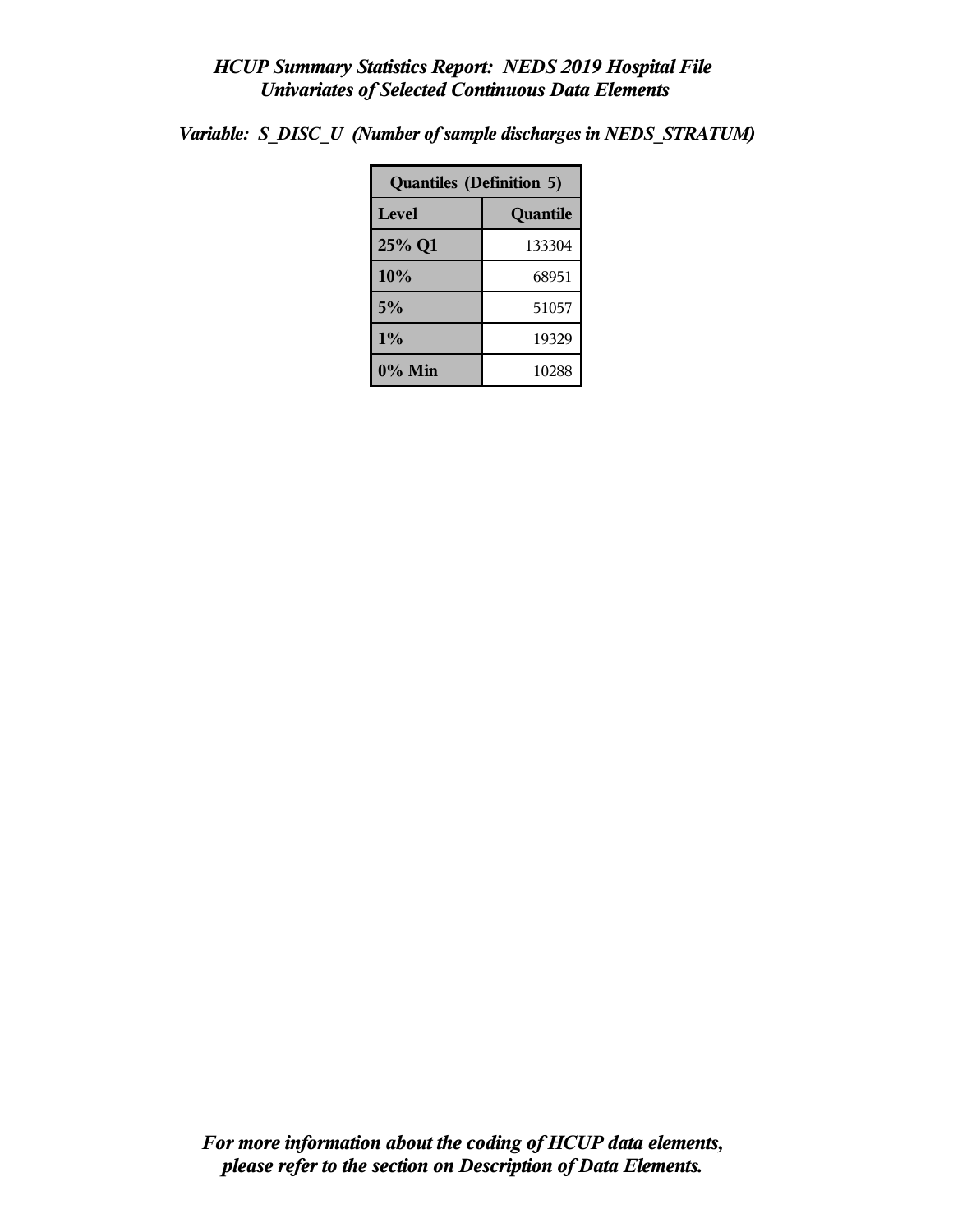| <b>Moments</b>         |            |                         |            |  |  |
|------------------------|------------|-------------------------|------------|--|--|
| N                      | 989        | <b>Sum Weights</b>      | 989        |  |  |
| Mean                   | 15.6713852 | <b>Sum Observations</b> | 15499      |  |  |
| <b>Std Deviation</b>   | 12.6595166 | <b>Variance</b>         | 160.263361 |  |  |
| <b>Skewness</b>        | 1.04081673 | <b>Kurtosis</b>         | 0.31155374 |  |  |
| <b>Uncorrected SS</b>  | 401231     | <b>Corrected SS</b>     | 158340.2   |  |  |
| <b>Coeff Variation</b> | 80.781095  | <b>Std Error Mean</b>   | 0.40254921 |  |  |

*Variable: S\_HOSP\_U (Number of sample hospitals in NEDS\_STRATUM)*

| <b>Basic Statistical Measures</b> |          |                            |           |  |  |
|-----------------------------------|----------|----------------------------|-----------|--|--|
| Location<br><b>Variability</b>    |          |                            |           |  |  |
| Mean                              | 15.67139 | <b>Std Deviation</b>       | 12.65952  |  |  |
| <b>Median</b>                     | 12.00000 | <b>Variance</b>            | 160.26336 |  |  |
| <b>Mode</b>                       | 2.00000  | Range                      | 47.00000  |  |  |
|                                   |          | <b>Interquartile Range</b> | 17.00000  |  |  |

| Tests for Location: Mu0=0 |                             |          |                      |         |  |  |
|---------------------------|-----------------------------|----------|----------------------|---------|--|--|
| <b>Test</b>               | <b>Statistic</b><br>p Value |          |                      |         |  |  |
| Student's t               | 38.93036                    |          | Pr> t                | < 0001  |  |  |
| <b>Sign</b>               | M                           |          | 494.5   $Pr \ge  M $ | < 0.001 |  |  |
| <b>Signed Rank</b>        | S                           | 244777.5 | $ Pr \ge  S $        | < 0.001 |  |  |

| <b>Quantiles (Definition 5)</b> |          |  |  |  |
|---------------------------------|----------|--|--|--|
| <b>Level</b>                    | Quantile |  |  |  |
| $100\%$ Max                     | 49       |  |  |  |
| 99%                             | 49       |  |  |  |
| 95%                             | 37       |  |  |  |
| 90%                             | 34       |  |  |  |
| 75% Q3                          | 23       |  |  |  |
| 50% Median                      | 12       |  |  |  |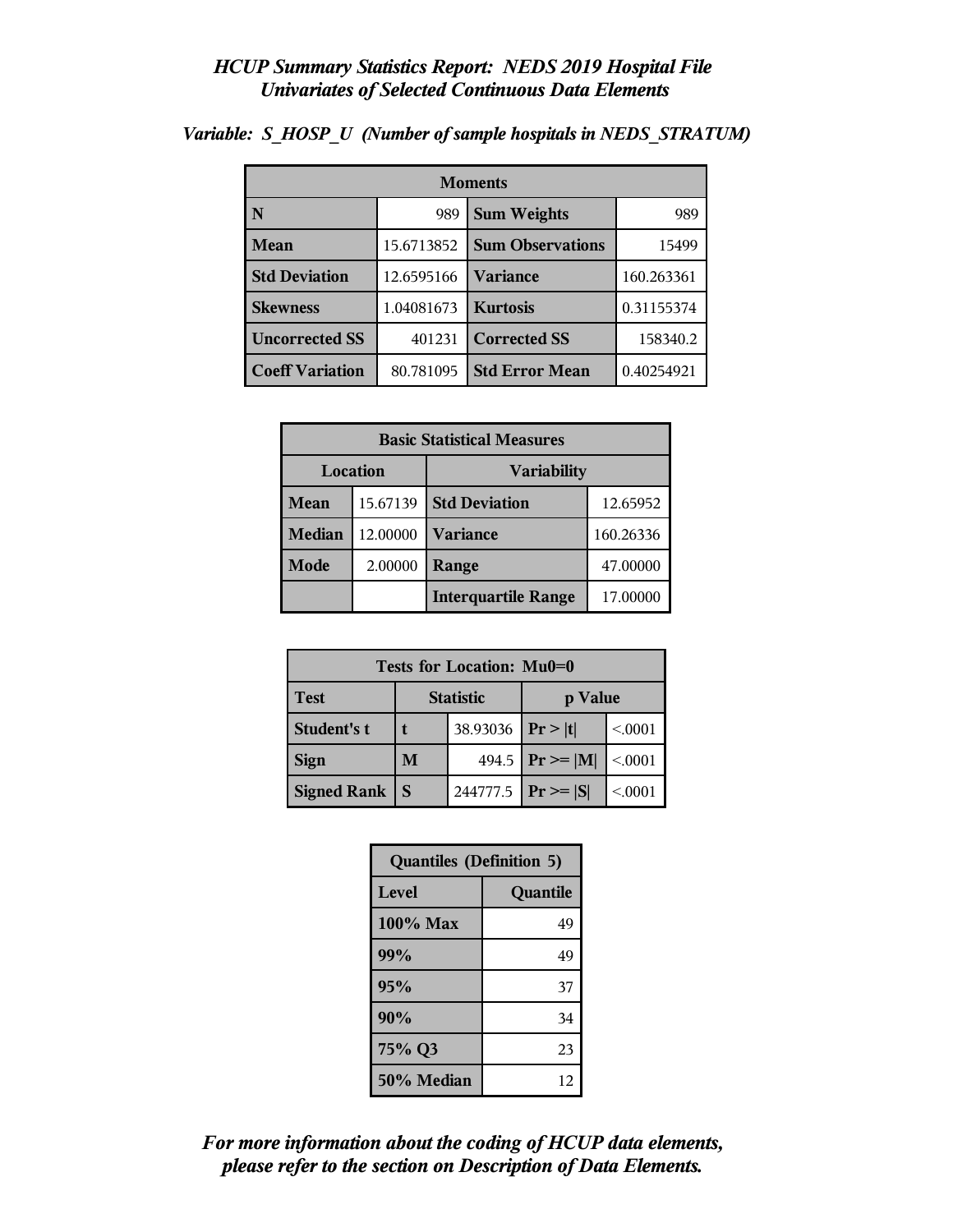| <b>Quantiles (Definition 5)</b> |          |  |
|---------------------------------|----------|--|
| Level                           | Quantile |  |
| 25% Q1                          | 6        |  |
| 10%                             | 3        |  |
| 5%                              | 2        |  |
| 1%                              | 2        |  |
| 0% Min                          | 2        |  |

*Variable: S\_HOSP\_U (Number of sample hospitals in NEDS\_STRATUM)*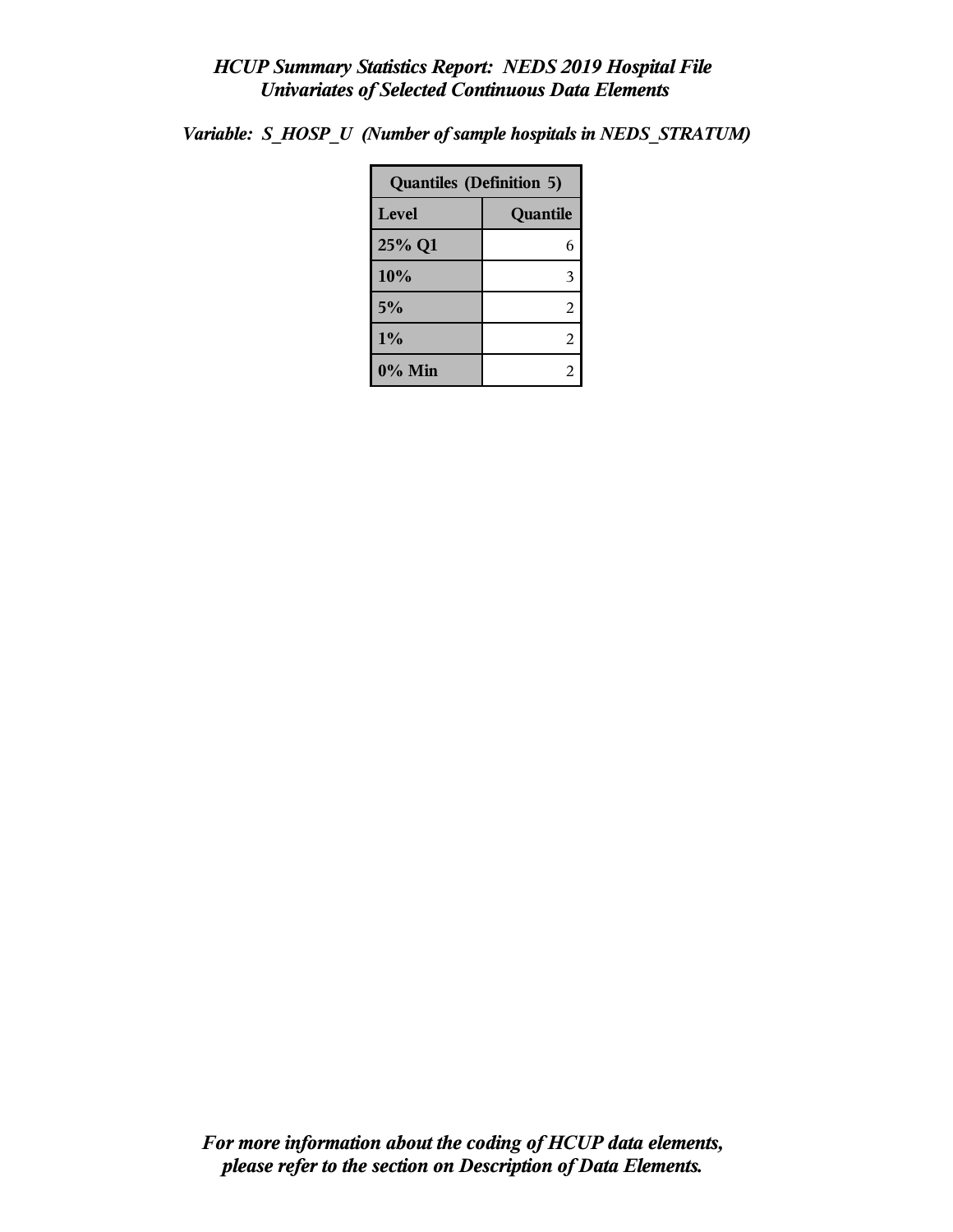| <b>Moments</b>                      |            |                         |            |  |  |
|-------------------------------------|------------|-------------------------|------------|--|--|
| N                                   | 989        | <b>Sum Weights</b>      | 989        |  |  |
| <b>Mean</b>                         | 33515.9262 | <b>Sum Observations</b> | 33147251   |  |  |
| <b>Std Deviation</b>                | 34484.5564 | Variance                | 1189184628 |  |  |
| <b>Skewness</b>                     | 2.14170717 | <b>Kurtosis</b>         | 7.90283877 |  |  |
| <b>Uncorrected SS</b><br>2.28588E12 |            | <b>Corrected SS</b>     | 1.17491E12 |  |  |
| <b>Coeff Variation</b>              | 102.890059 | <b>Std Error Mean</b>   | 1096.5451  |  |  |

*Variable: TOTAL\_EDVisits (Total number of ED visits from this hospital in the NEDS)*

| <b>Basic Statistical Measures</b> |          |                            |            |  |  |
|-----------------------------------|----------|----------------------------|------------|--|--|
| Location<br><b>Variability</b>    |          |                            |            |  |  |
| Mean                              | 33515.93 | <b>Std Deviation</b>       | 34485      |  |  |
| <b>Median</b>                     | 23406.00 | <b>Variance</b>            | 1189184628 |  |  |
| Mode                              | 387.00   | Range                      | 307856     |  |  |
|                                   |          | <b>Interquartile Range</b> | 41179      |  |  |

*Note: The mode displayed is the smallest of 7 modes with a count of 2.*

| Tests for Location: Mu0=0                  |                    |  |                         |         |  |  |
|--------------------------------------------|--------------------|--|-------------------------|---------|--|--|
| <b>Statistic</b><br><b>Test</b><br>p Value |                    |  |                         |         |  |  |
| Student's t                                | 30.56502 $ Pr> t $ |  |                         | < 0001  |  |  |
| <b>Sign</b>                                | M                  |  | 494.5 $ Pr \ge  M $     | < 0.001 |  |  |
| <b>Signed Rank</b>                         | <sub>S</sub>       |  | 244777.5   $Pr \ge  S $ | < 0.001 |  |  |

| <b>Quantiles (Definition 5)</b> |          |
|---------------------------------|----------|
| Level                           | Quantile |
| $100\%$ Max                     | 307859   |
| 99%                             | 167444   |
| 95%                             | 96095    |
| 90%                             | 77270    |
| 75% Q3                          | 49292    |